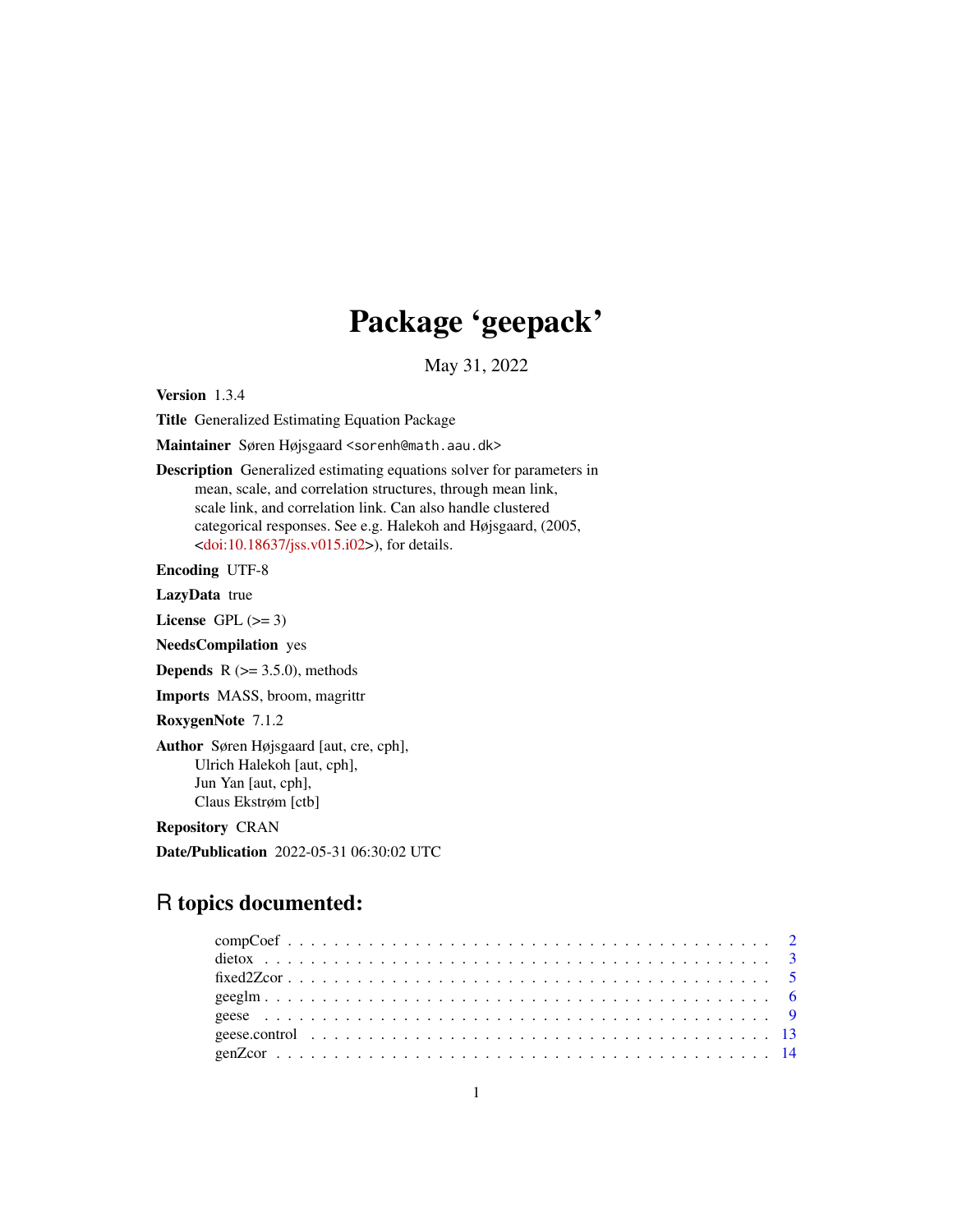## <span id="page-1-0"></span>2 compCoef

| Index | 30 |
|-------|----|
|       |    |
|       |    |
|       |    |
|       |    |
|       |    |
|       |    |
|       |    |
|       |    |
|       |    |
|       |    |
|       |    |

compCoef *Compare Regression Coefficiente between Nested Models*

## Description

Comparing regression coefficients between models when one model is nested within another for clustered data.

## Usage

compCoef(fit0, fit1)

## Arguments

| fit0 | a fitted object of class geese       |
|------|--------------------------------------|
| fit1 | another fitted object of class geese |

## Value

a list of two components:

| delta | estimated difference in the coefficients of common covariates from fit o and |
|-------|------------------------------------------------------------------------------|
|       | $f$ it $1$                                                                   |
|       |                                                                              |

variance estimated variance matrix of delta

## Author(s)

Jun Yan <jyan.stat@gmail.com>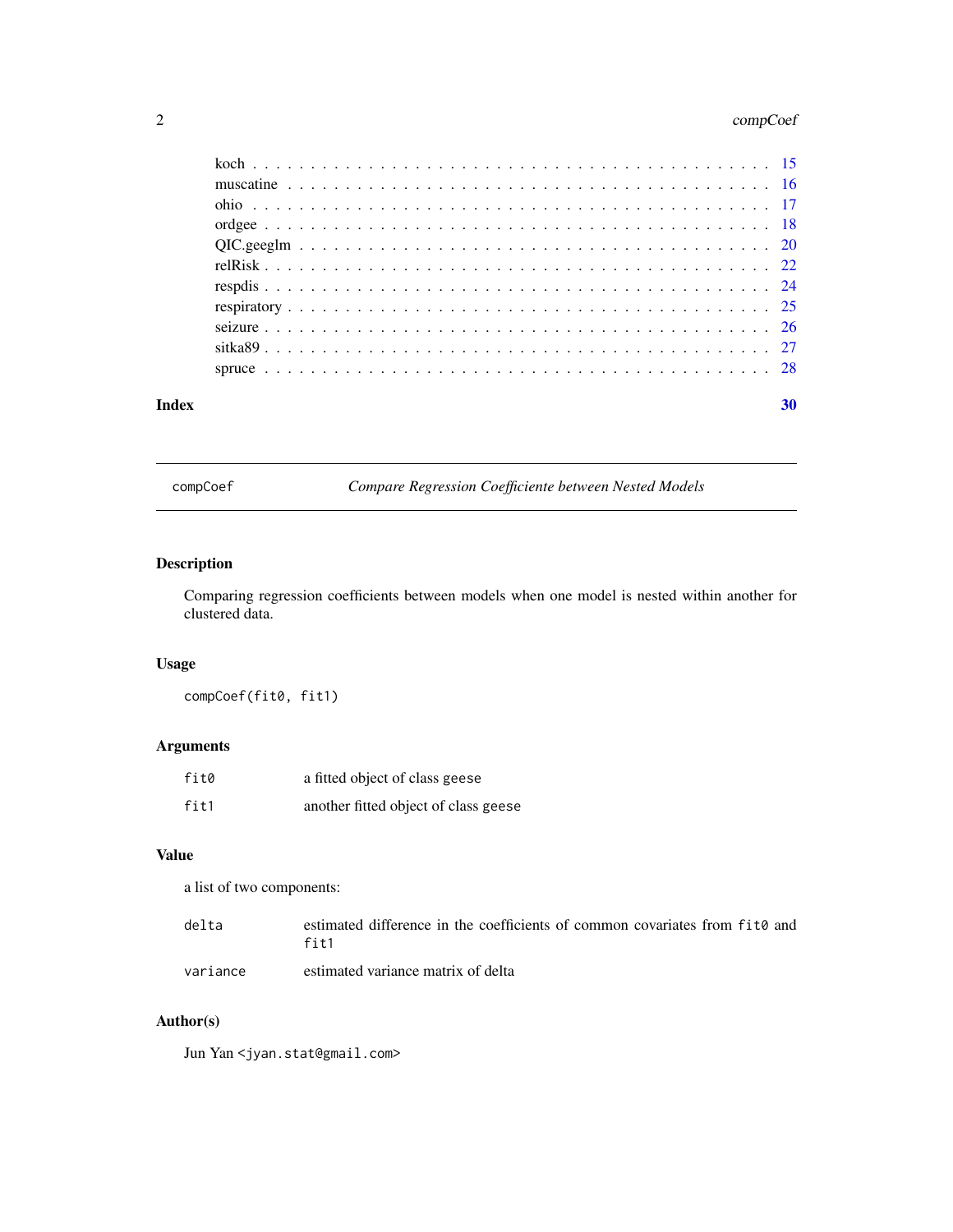<span id="page-2-0"></span>dietox 3

#### References

Allison, P. D. (1995). The impact of random predictors on comparisons of coefficients between models: Comment on Clogg, Petkova, and Haritou. *American Journal of Sociology*, 100(5), 1294– 1305.

Clogg, C. C., Petkova, E., and Haritou, A. (1995). Statistical methods for comparing regression coefficients between models. *American Journal of Sociology*, 100(5), 1261–1293.

Yan, J., Aseltine, R., and Harel, O. (2011). Comparing Regression Coefficients Between Nested Linear Models for Clustered Data with Generalized Estimating Equations. *Journal of Educational and Behaviorial Statistics*, Forthcoming.

#### Examples

```
## generate clustered data
gendat <- function(ncl, clsz) {
## ncl: number of clusters
## clsz: cluster size (all equal)
 id \leftarrow rep(1:ncl, each = clsz)visit <- rep(1:clsz, ncl)
 n <- ncl * clsz
 x1 <- rbinom(n, 1, 0.5) ## within cluster varying binary covariate
 x2 \le runif(n, 0, 1) ## within cluster varying continuous covariate
 ## the true correlation coefficient rho for an ar(1)
 ## correlation structure is 2/3
 rho <-2/3rhomat \leq rho \land outer(1:4, 1:4, function(x, y) abs(x - y))
 chol.u <- chol(rhomat)
 noise <- as.vector(sapply(1:ncl, function(x) chol.u %*% rnorm(clsz)))
 y \le -1 + 3 \times x1 - 2 \times x2 + \text{noise}dat <- data.frame(y, id, visit, x1, x2)
 dat
}
simdat <- gendat(100, 4)
fit0 <- geese(y \sim x1, id = id, data = simdat, corstr = "un")
fit1 <- geese(y \sim x1 + x2, id = id, data = simdat, corstr = "un")
compCoef(fit0, fit1)
```
dietox *Growth curves of pigs in a 3x3 factorial experiment*

#### Description

The dietox data frame has 861 rows and 7 columns.

#### Usage

dietox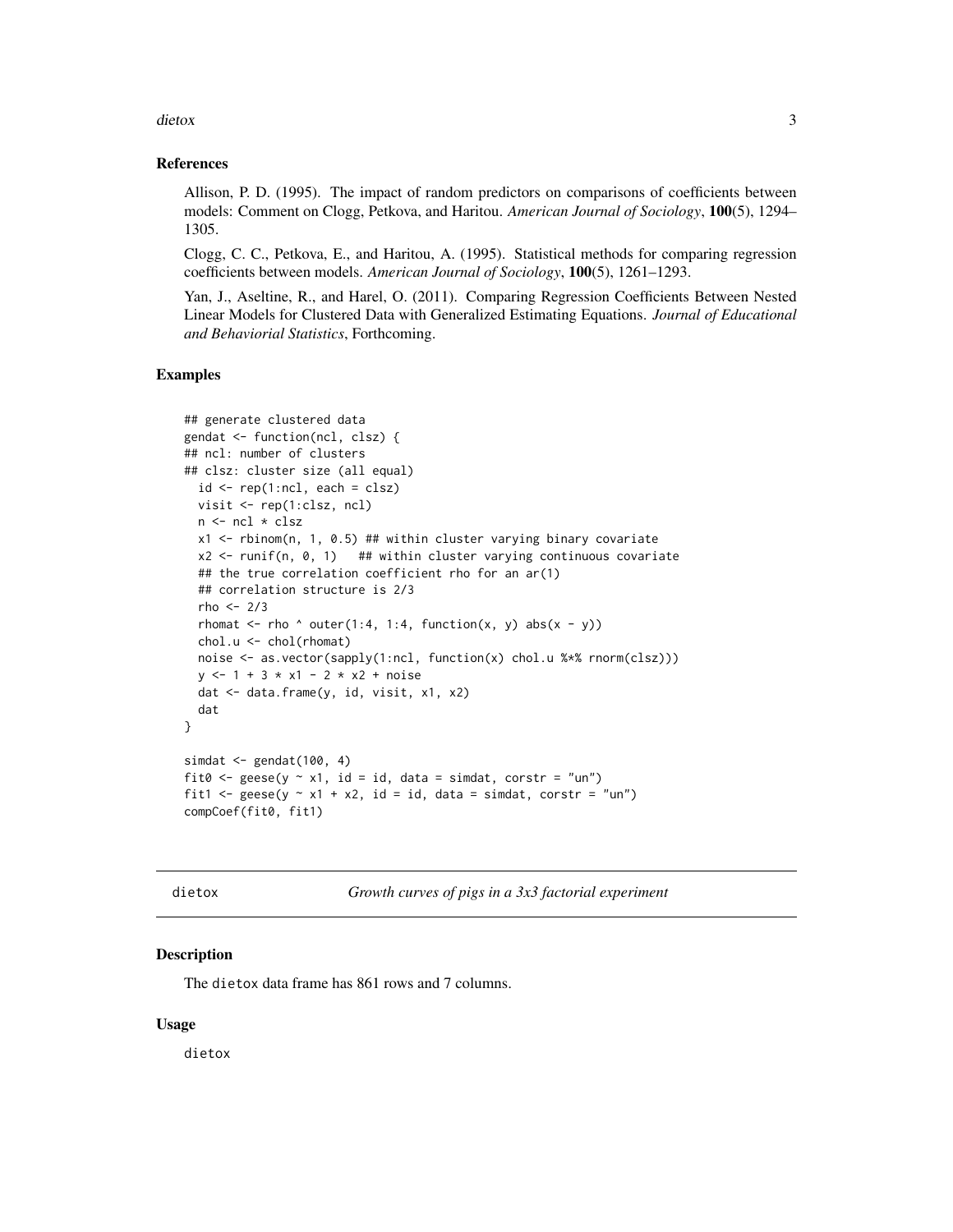4 dietox

#### Format

This data frame contains the following columns:

Weight Weight in Kg

Feed Cumulated feed intake in Kg

Time Time (in weeks) in the experiment

Pig Factor; id of each pig

Evit Factor; vitamin E dose; see 'details'.

Cu Factor, copper dose; see 'details'

Start Start weight in experiment, i.e. weight at week 1.

Litter Factor, id of litter of each pig

## Details

Data contains weight of slaughter pigs measured weekly for 12 weeks. Data also contains the startweight (i.e. the weight at week 1). The treatments are 3 different levels of Evit  $=$  vitamin E (dose: 0, 100, 200 mg dl-alpha-tocopheryl acetat /kg feed) in combination with 3 different levels of Cu=copper (dose: 0, 35, 175 mg/kg feed) in the feed. The cumulated feed intake is also recorded. The pigs are littermates.

#### Source

Lauridsen, C., Højsgaard, S.,Sørensen, M.T. C. (1999) Influence of Dietary Rapeseed Oli, Vitamin E, and Copper on Performance and Antioxidant and Oxidative Status of Pigs. J. Anim. Sci.77:906- 916

```
data(dietox)
head(dietox)
## Not run:
if (require(ggplot2)){
 qplot(Time, Weight, data=dietox, col=Pig) + geom_line() +
        theme(legend.position = "none") + facet_grid(Evit~Cu)
} else {
 coplot(Weight ~ Time | Evit * Cu, data=dietox)
}
## End(Not run)
```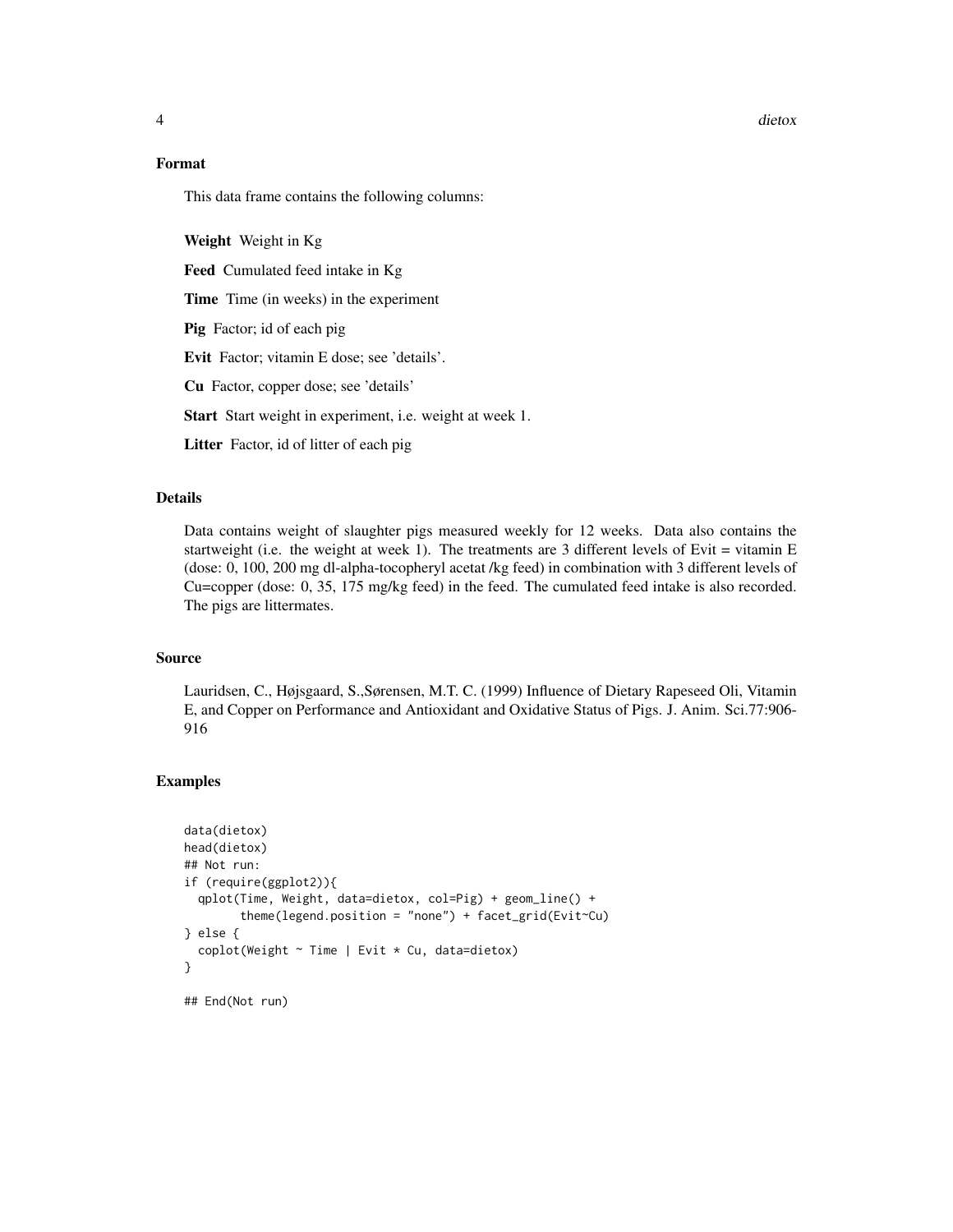<span id="page-4-1"></span><span id="page-4-0"></span>

## Description

Construct zcor vector (of fixed correlations) from a fixed working correlation matrix, a specification of clusters and a specifcation of waves.

#### Usage

fixed2Zcor(cor.fixed, id, waves)

#### Arguments

| cor.fixed | <b>Matrix</b>                                               |
|-----------|-------------------------------------------------------------|
| id        | <b>Clusters</b>                                             |
| waves     | Vector giving the ordering of observations within clusters. |

## Value

A vector which can be passed as the zcor argument to geeglm.

#### Author(s)

Søren Højsgaard, <sorenh@math.aau.dk>

## See Also

[genZcor](#page-13-1), [geeglm](#page-5-1)

```
timeorder \leq rep(1:5, 6)
tvar <- timeorder + rnorm(length(timeorder))
idvar \leq rep(1:6, each=5)
uuu \leq- rep(rnorm(6), each=5)
yvar <- 1 + 2*tvar + uuu + rnorm(length(tvar))
simdat <- data.frame(idvar, timeorder, tvar, yvar)
head(simdat,12)
simdatPerm <- simdat[sample(nrow(simdat)),]
simdatPerm <- simdatPerm[order(simdatPerm$idvar),]
head(simdatPerm)
cor.fixed <- matrix(c(1 , 0.5 , 0.25, 0.125, 0.125,
                     0.5 , 1 , 0.25, 0.125, 0.125,
                     0.25 , 0.25 , 1 , 0.5 , 0.125,
                     0.125, 0.125, 0.5 , 1 , 0.125,
```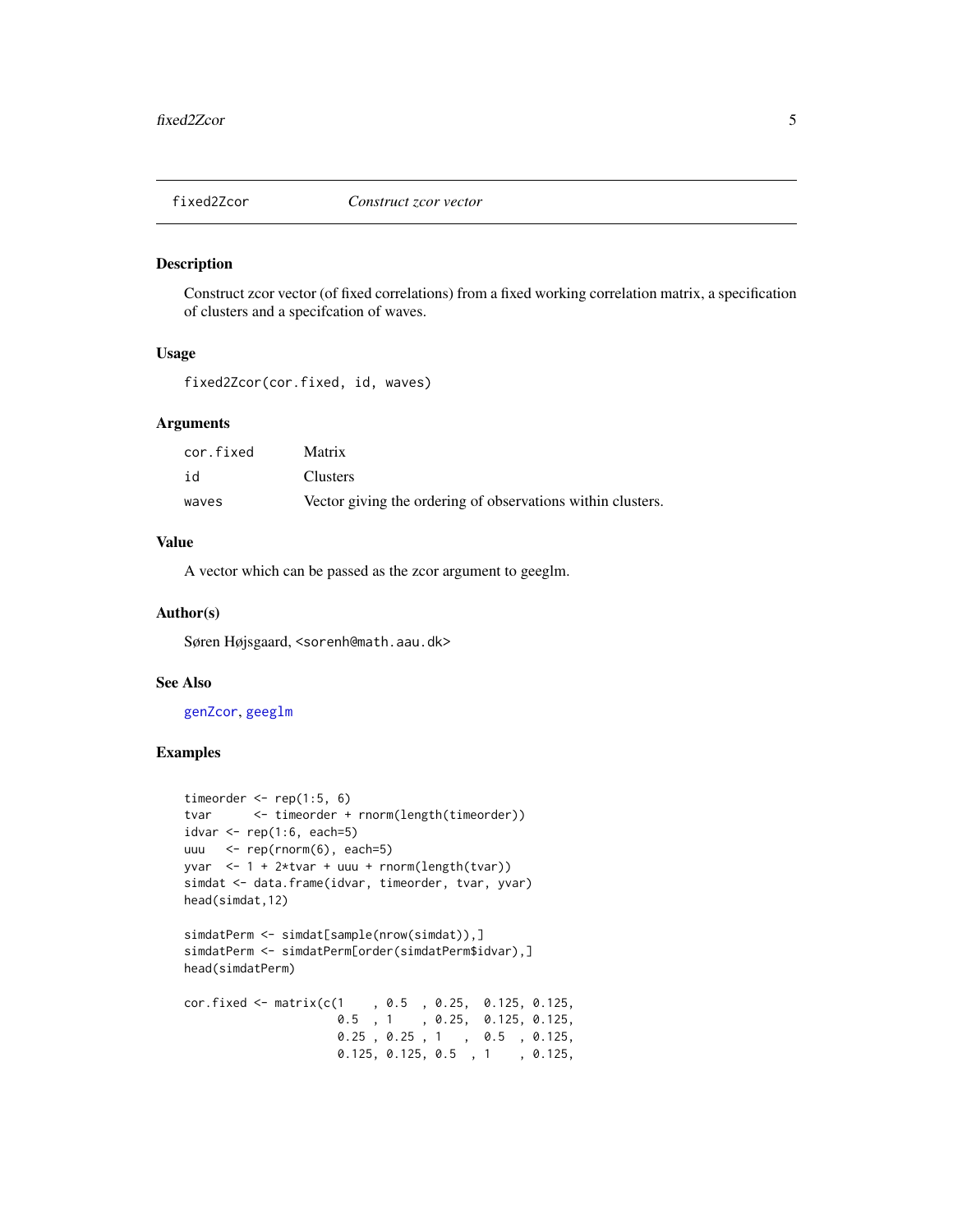0.125, 0.125, 0.125, 0.125, 1 ), nrow=5, ncol=5)

<span id="page-5-0"></span>cor.fixed

zcor <- fixed2Zcor(cor.fixed, id=simdatPerm\$idvar, waves=simdatPerm\$timeorder) zcor

mod4 <- geeglm(yvar~tvar, id=idvar, data=simdatPerm, corstr="fixed", zcor=zcor) mod4

<span id="page-5-1"></span>geeglm *Fit Generalized Estimating Equations (GEE)*

#### Description

The geeglm function fits generalized estimating equations using the 'geese.fit' function of the 'geepack' package for doing the actual computations. geeglm has a syntax similar to glm and returns an object similar to a glm object. An important feature of geeglm, is that an anova method exists for these models.

#### Usage

```
geeglm(
  formula,
  family = gaussian,
  data = parent.frame(),
  weights,
  subset,
  na.action,
  start = NULL,etastart,
  mustart,
  offset,
  control = geese.contrib(...),method = "glm.fit",contrasts = NULL,
  id,
  waves = NULL,zcor = NULL,
  corstr = "independence",
  scale.fix = FALSE,
  scale.value = 1,
  std.err = "san.se",
  ...
)
```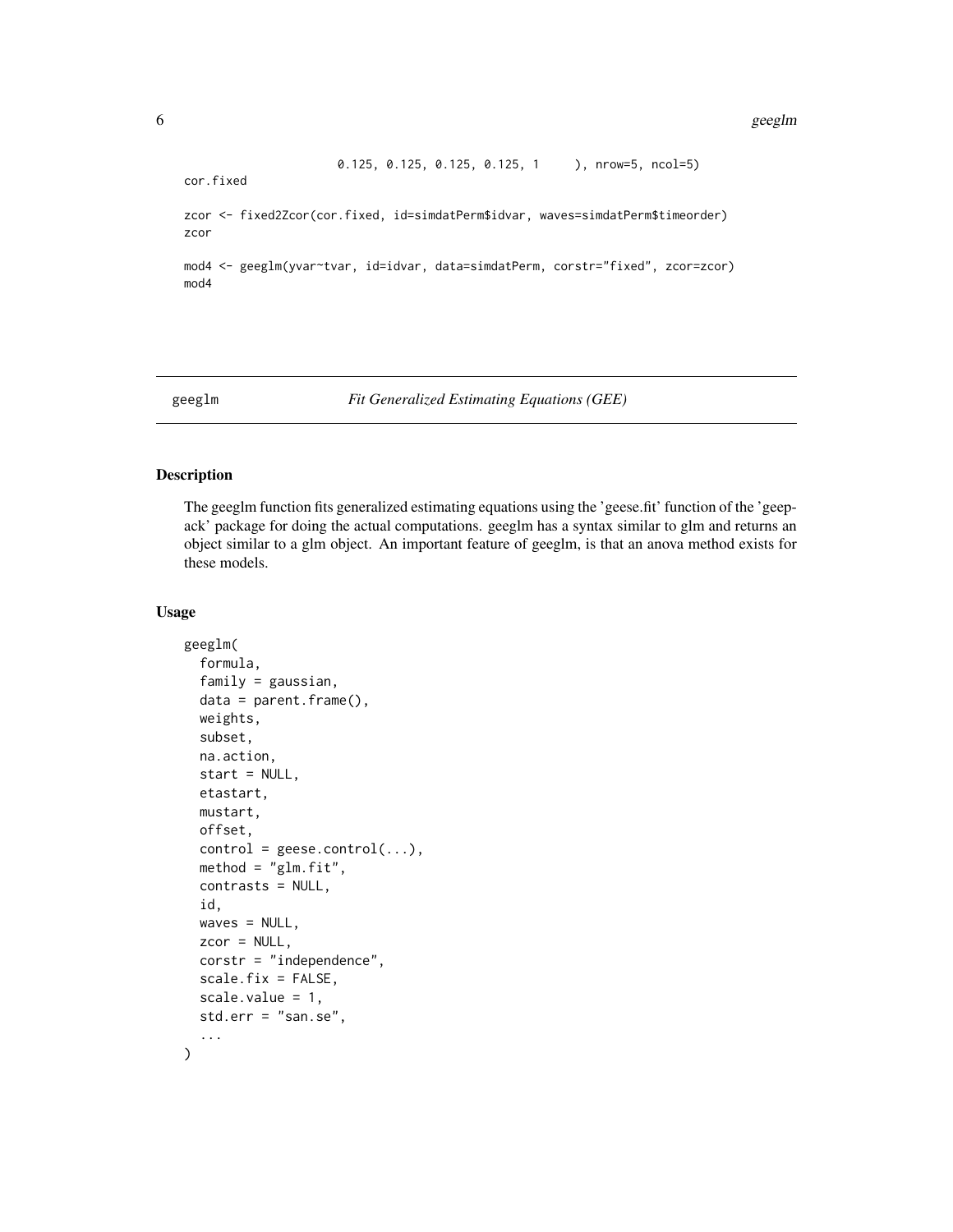#### geeglm 30 million and 200 million and 200 million and 200 million and 200 million and 200 million and 200 million

## Arguments

| formula     | See corresponding documentation to glm                                                                                                                                                                                                                                                                                                                                                                                           |
|-------------|----------------------------------------------------------------------------------------------------------------------------------------------------------------------------------------------------------------------------------------------------------------------------------------------------------------------------------------------------------------------------------------------------------------------------------|
| family      | See corresponding documentation to glm                                                                                                                                                                                                                                                                                                                                                                                           |
| data        | See corresponding documentation to glm                                                                                                                                                                                                                                                                                                                                                                                           |
| weights     | See corresponding documentation to glm                                                                                                                                                                                                                                                                                                                                                                                           |
| subset      | See corresponding documentation to glm                                                                                                                                                                                                                                                                                                                                                                                           |
| na.action   | No action is taken. Indeed geeglm only works on complete data.                                                                                                                                                                                                                                                                                                                                                                   |
| start       | See corresponding documentation to glm                                                                                                                                                                                                                                                                                                                                                                                           |
| etastart    | See corresponding documentation to glm                                                                                                                                                                                                                                                                                                                                                                                           |
| mustart     | See corresponding documentation to glm                                                                                                                                                                                                                                                                                                                                                                                           |
| offset      | See corresponding documentation to glm                                                                                                                                                                                                                                                                                                                                                                                           |
| control     | See corresponding documentation to glm                                                                                                                                                                                                                                                                                                                                                                                           |
| method      | See corresponding documentation to glm                                                                                                                                                                                                                                                                                                                                                                                           |
| contrasts   | See corresponding documentation to glm                                                                                                                                                                                                                                                                                                                                                                                           |
| id          | a vector which identifies the clusters. The length of 'id' should be the same as<br>the number of observations. Data are assumed to be sorted so that observations<br>on each cluster appear as contiguous rows in data. If data is not sorted this way,<br>the function will not identify the clusters correctly. If data is not sorted this way,<br>a warning will be issued. Please consult the package vignette for details. |
| waves       | Wariable specifying the ordering of repeated mesurements on the same unit.<br>Also used in connection with missing values. Please consult the package vi-<br>gnette for details.                                                                                                                                                                                                                                                 |
| zcor        | Used for entering a user defined working correlation structure.                                                                                                                                                                                                                                                                                                                                                                  |
| corstr      | a character string specifying the correlation structure. The following are permit-<br>ted: "independence"', ""exchangeable"', ""ar1"', "unstructured"' and '"userde-<br>fined"                                                                                                                                                                                                                                                   |
| scale.fix   | a logical variable; if true, the scale parameter is fixed at the value of 'scale.value'.                                                                                                                                                                                                                                                                                                                                         |
| scale.value | numeric variable giving the value to which the scale parameter should be fixed;<br>used only if 'scale.fix $=$ TRUE'.                                                                                                                                                                                                                                                                                                            |
| std.err     | Type of standard error to be calculated. Defualt 'san.se' is the usual robust es-<br>timate. Other options are 'jack': if approximate jackknife variance estimate<br>should be computed. 'j1s': if 1-step jackknife variance estimate should be com-<br>puted. 'fij': logical indicating if fully iterated jackknife variance estimate should<br>be computed.                                                                    |
|             | further arguments passed to or from other methods.                                                                                                                                                                                                                                                                                                                                                                               |

## Details

In the case of corstr="fixed" one must provide the zcor vector if the clusters have unequal sizes. Clusters with size one must not be represented in zcor.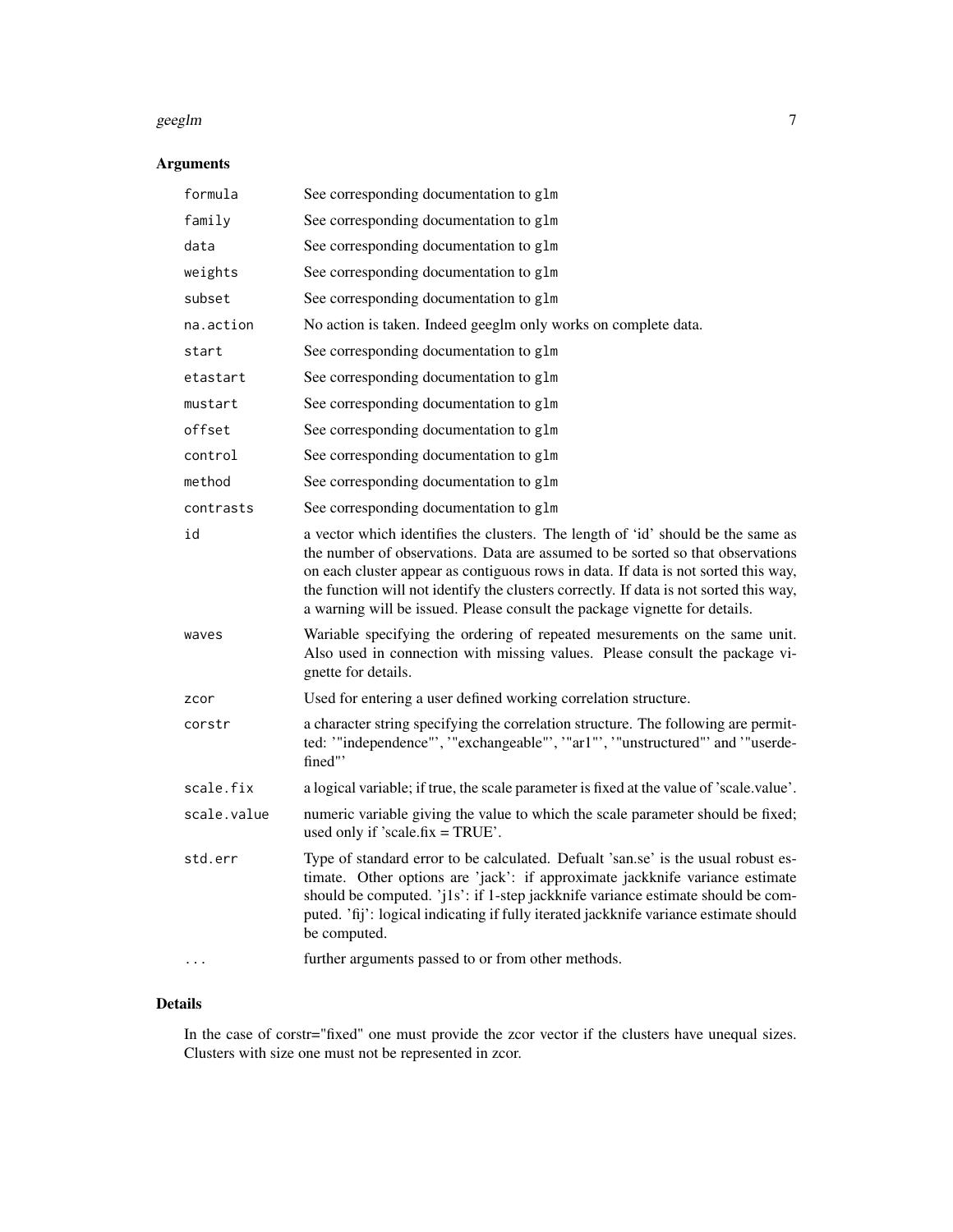## <span id="page-7-0"></span>Value

An object of type 'geeglm'

## Warning

Use "unstructured" correlation structure only with great care. (It may cause R to crash).

## Note

See the documentation for the 'geese' function for additional information. geeglm only works for complete data. Thus if there are NA's in data you can specify data=na.omit(mydata).

## Author(s)

Søren Højsgaard, <sorenh@math.aau.dk>

## References

Halekoh, U.; Højsgaard, S. and Yan, J (2006) The R Package geepack for Generalized Estimating Equations. Journal of Statistical Software, 15, 2, 1-11"

Liang, K.Y. and Zeger, S.L. (1986) Longitudinal data analysis using generalized linear models. Biometrika, *73* 13-22.

Prentice, R.L. and Zhao, L.P. (1991). Estimating equations for parameters in means and covariances of multivariate discrete and continuous responses. Biometrics, *47* 825-839.

## See Also

[geese](#page-8-1), [glm](#page-0-0), [anova.geeglm](#page-0-0)

```
data(dietox)
dietox$Cu <- as.factor(dietox$Cu)
mf \le formula(Weight \sim Cu \star (Time + I(Time^2) + I(Time^3)))
gee1 <- geeglm(mf, data=dietox, id=Pig, family=poisson("identity"), corstr="ar1")
gee1
coef(gee1)
vcov(gee1)
summary(gee1)
coef(summary(gee1))
mf2 \leq fromula(Weight \sim Cu \times Time + I(Time^2) + I(Time^3))gee2 <- geeglm(mf2, data=dietox, id=Pig, family=poisson("identity"), corstr="ar1")
anova(gee2)
```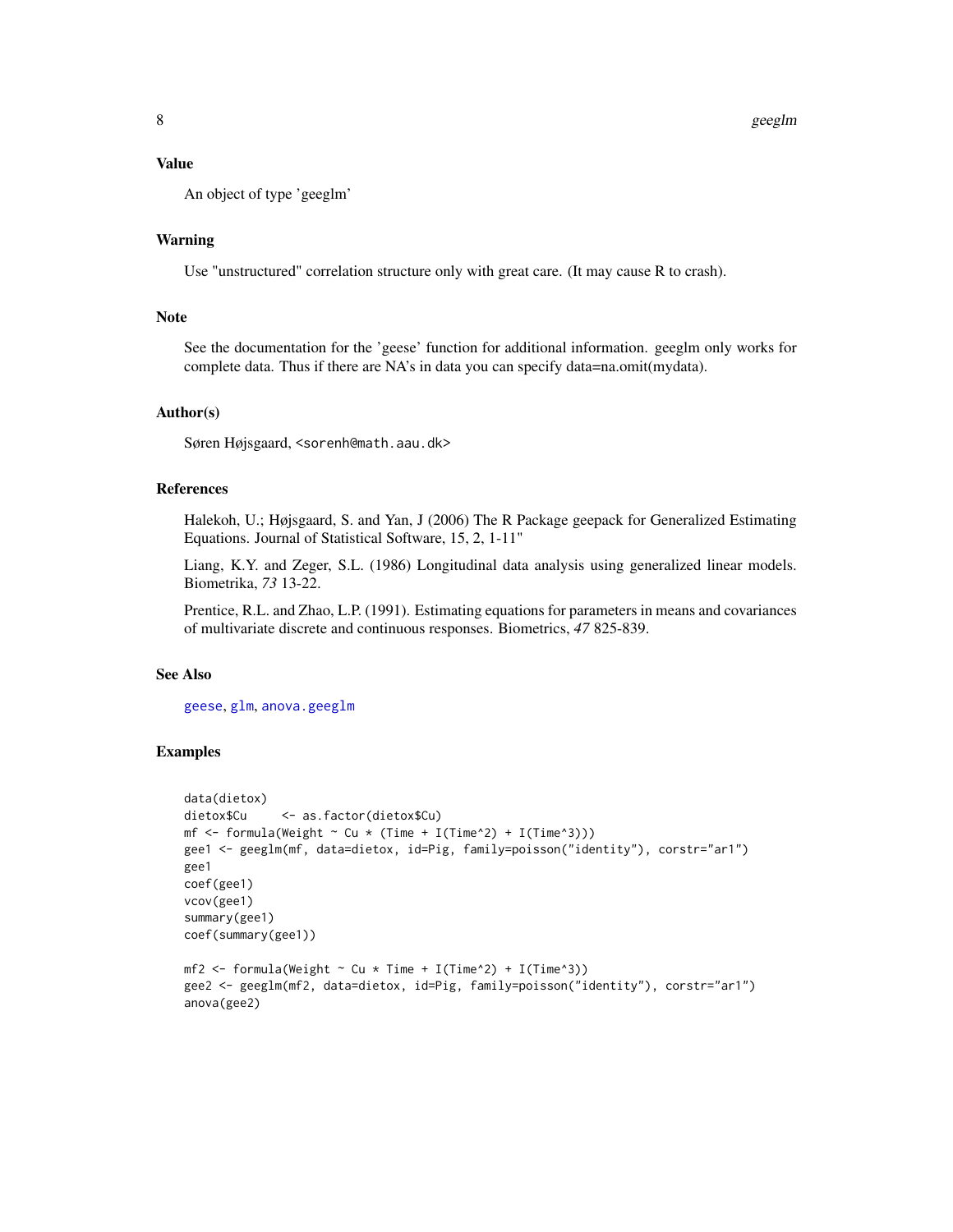<span id="page-8-1"></span><span id="page-8-0"></span>

## Description

Produces an object of class 'geese' which is a Generalized Estimating Equation fit of the data.

#### Usage

```
geese(
  formula = formula(data),
  sformula = -1,
  id,
  waves = NULL,
  data = parent.frame(),
  subset = NULL,na.action = na.omit,
  contrasts = NULL,
 weights = NULL,
  zcor = NULL,
  corp = NULL,control = geese.contrib(...),b = NULL,alpha = NULL,
  gm = NULL,family = gaussian(),
 mean.link = NULL,
  variance = NULL,
  cor.link = "identity",
  sca.link = "identity",
  link.same = TRUE,
  scale.fix = FALSE,
  scale.value = 1,
  corstr = "independence",
  ...
```
 $\mathcal{L}$ 

#### Arguments

| formula  | a formula expression as for glm, of the form response $\sim$ predictors. See the<br>documentation of lm and formula for details. As for glm, this specifies the linear<br>predictor for modeling the mean. A term of the form of fset (expression) is<br>allowed. |
|----------|-------------------------------------------------------------------------------------------------------------------------------------------------------------------------------------------------------------------------------------------------------------------|
| sformula | a formula expression of the form $\sim$ predictor, the response being ignored. This<br>specifies the linear predictor for modeling the dispersion. A term of the form<br>offset (expression) is allowed.                                                          |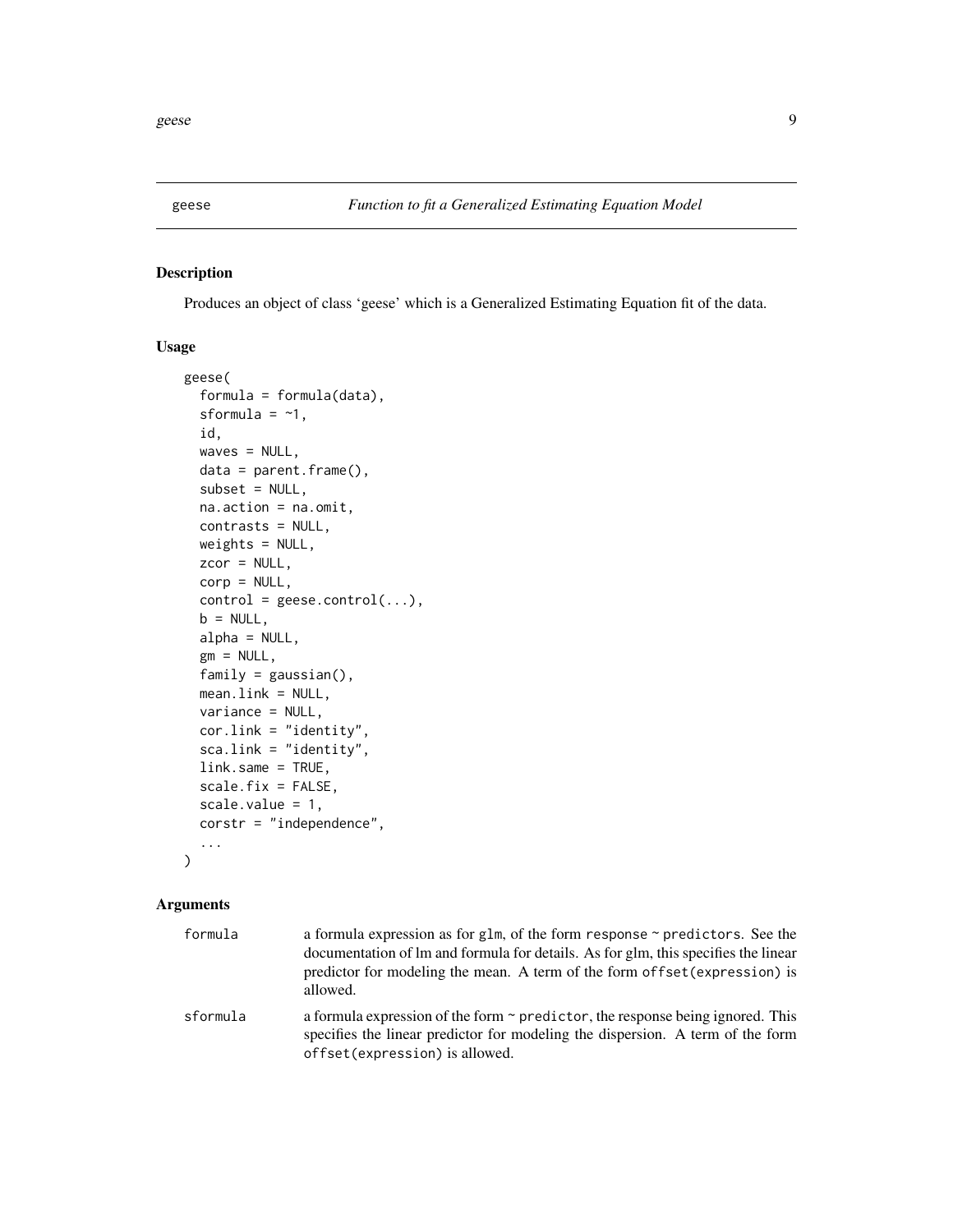<span id="page-9-0"></span>

| id        | a vector which identifies the clusters. The length of 'id' should be the same as<br>the number of observations. Data are assumed to be sorted so that observations<br>on a cluster are contiguous rows for all entities in the formula.                                                                                                                                              |
|-----------|--------------------------------------------------------------------------------------------------------------------------------------------------------------------------------------------------------------------------------------------------------------------------------------------------------------------------------------------------------------------------------------|
| waves     | an integer vector which identifies components in clusters. The length of waves<br>should be the same as the number of observation. components with the same<br>waves value will have the same link functions.                                                                                                                                                                        |
| data      | an optional data frame in which to interpret the variables occurring in the formula,<br>along with the id and n variables.                                                                                                                                                                                                                                                           |
| subset    | expression saying which subset of the rows of the data should be used in the fit.<br>This can be a logical vector (which is replicated to have length equal to the num-<br>ber of observations), or a numeric vector indicating which observation numbers<br>are to be included, or a character vector of the row names to be included. All<br>observations are included by default. |
| na.action | a function to filter missing data. For gee only na. omit should be used here.                                                                                                                                                                                                                                                                                                        |
| contrasts | a list giving contrasts for some or all of the factors appearing in the model<br>formula. The elements of the list should have the same name as the variable<br>and should be either a contrast matrix (specifically, any full-rank matrix with as<br>many rows as there are levels in the factor), or else a function to compute such<br>a matrix given the number of levels.       |
| weights   | an optional vector of weights to be used in the fitting process. The length of<br>weights should be the same as the number of observations. This weights is not<br>(yet) the weight as in sas proc genmod, and hence is not recommended to use.                                                                                                                                      |
| zcor      | a design matrix for correlation parameters.                                                                                                                                                                                                                                                                                                                                          |
| corp      | known parameters such as coordinates used for correlation coefficients.                                                                                                                                                                                                                                                                                                              |
| control   | a list of iteration and algorithmic constants. See geese.control for their names<br>and default values. These can also be set as arguments to geese itself.                                                                                                                                                                                                                          |
| b         | an initial estimate for the mean parameters.                                                                                                                                                                                                                                                                                                                                         |
| alpha     | an initial estimate for the correlation parameters.                                                                                                                                                                                                                                                                                                                                  |
| gm        | an initial estimate for the scale parameters.                                                                                                                                                                                                                                                                                                                                        |
| family    | a description of the error distribution and link function to be used in the model,<br>as for glm.                                                                                                                                                                                                                                                                                    |
| mean.link | a character string specifying the link function for the means. The following are<br>allowed: "identity", "logit", "probit", "cloglog", "log", and "inverse".<br>The default value is determined from family.                                                                                                                                                                         |
| variance  | a character string specifying the variance function in terms of the mean. The<br>following are allowed: "gaussian", "binomial", "poisson", and "gamma".<br>The default value is determined from family.                                                                                                                                                                              |
| cor.link  | a character string specifying the link function for the correlation coefficients.<br>The following are allowed: "identity", and "fisherz".                                                                                                                                                                                                                                           |
| sca.link  | a character string specifying the link function for the scales. The following are<br>allowed: "identity", and "log".                                                                                                                                                                                                                                                                 |
| link.same | a logical indicating if all the components in a cluster should use the same link.                                                                                                                                                                                                                                                                                                    |
| scale.fix | a logical variable; if true, the scale parameter is fixed at the value of scale. value.                                                                                                                                                                                                                                                                                              |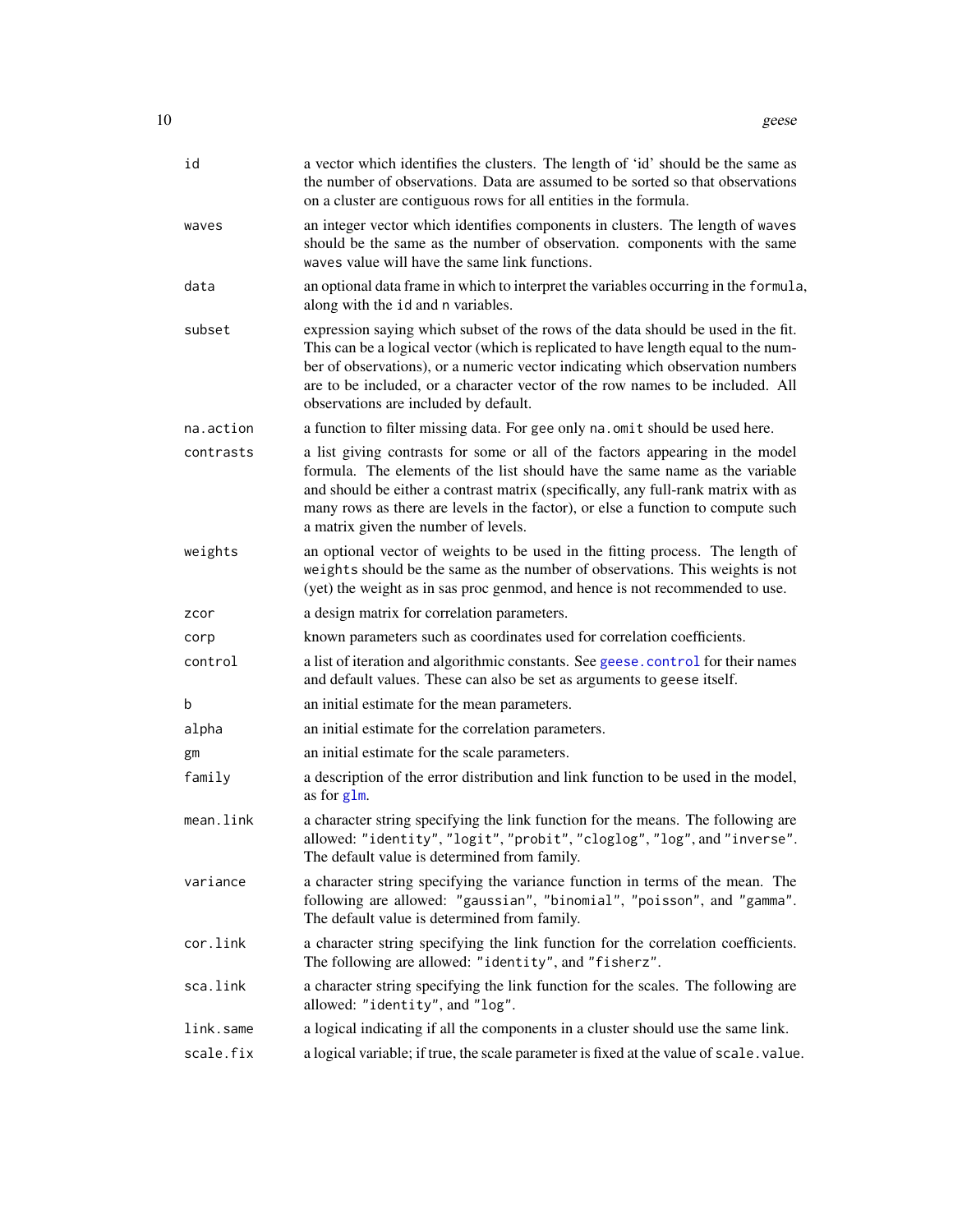#### <span id="page-10-0"></span>geese and the set of the set of the set of the set of the set of the set of the set of the set of the set of the set of the set of the set of the set of the set of the set of the set of the set of the set of the set of the

| scale.value | numeric variable giving the value to which the scale parameter should be fixed;<br>used only if scale. $fix == TRUE$ .                                                          |
|-------------|---------------------------------------------------------------------------------------------------------------------------------------------------------------------------------|
| corstr      | a character string specifying the correlation structure. The following are permit-<br>ted: "independence", "exchangeable", "ar1", "unstructured", "userdefined",<br>and "fixed" |
| $\cdots$    | further arguments passed to or from other methods.                                                                                                                              |

## Details

when the correlation structure is fixed, the specification of Zcor should be a vector of length sum(clusz  $*(\text{clusz} - 1))$  / 2.

#### Value

An object of class "geese" representing the fit.

#### Author(s)

Jun Yan <jyan.stat@gmail.com>

#### References

Yan, J. and J.P. Fine (2004) Estimating Equations for Association Structures. *Statistics in Medicine*, 23, 859–880.

#### See Also

[glm](#page-0-0), [lm](#page-0-0), [ordgee](#page-17-1).

```
data(seizure)
## Diggle, Liang, and Zeger (1994) pp166-168, compare Table 8.10
seiz.l <- reshape(seizure,
                  varying=list(c("base","y1", "y2", "y3", "y4")),
                  v.names="y", times=0:4, direction="long")
seiz.l <- seiz.l[order(seiz.l$id, seiz.l$time),]
seiz.l$t \le ifelse(seiz.l$time == 0, 8, 2)
seiz.l$x <- ifelse(seiz.l$time == 0, 0, 1)
m1 <- geese(y \sim offset(log(t)) + x + trt + x:trt, id = id,
            data=seiz.l, corstr="exch", family=poisson)
summary(m1)
m2 \leq geese(y \sim offset(log(t)) + x + trt + x:trt, id = id,
            data = seiz.1, subset = id!=49,
            corstr = "exch", family=poisson)
summary(m2)
## Using fixed correlation matrix
cor.fixed <- matrix(c(1, 0.5, 0.25, 0.125, 0.125,
                      0.5, 1, 0.25, 0.125, 0.125,
                      0.25, 0.25, 1, 0.5, 0.125,
```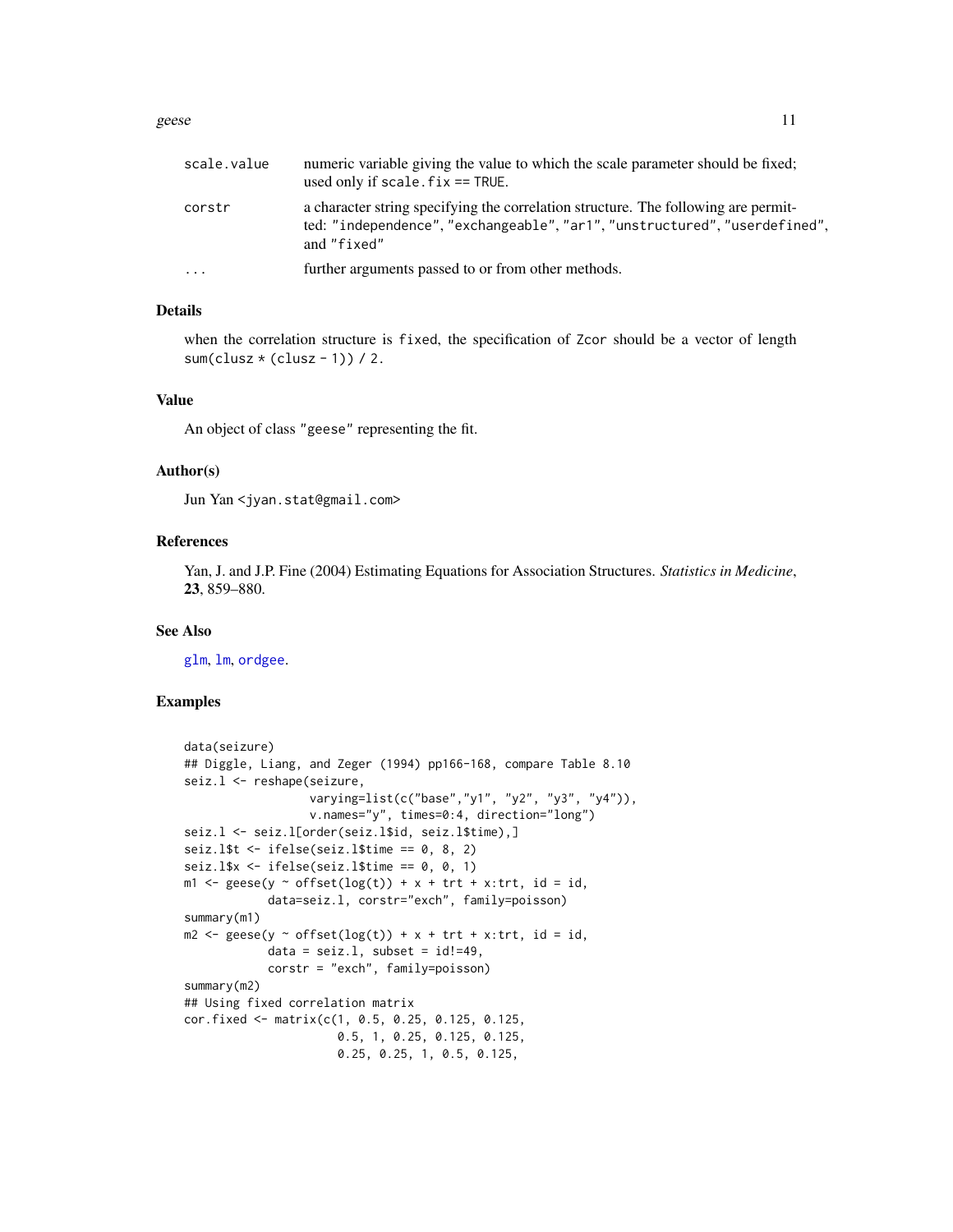```
0.125, 0.125, 0.5, 1, 0.125,
                       0.125, 0.125, 0.125, 0.125, 1), 5, 5)
cor.fixed
zcor <- rep(cor.fixed[lower.tri(cor.fixed)], 59)
m3 \leq geese(y \sim offset(log(t)) + x + trt + x:trt, id = id,
            data = seiz.l, family = poisson,
            corstr = "fixed", zcor = zcor)
summary(m3)
data(ohio)
fit <- geese(resp ~ age + smoke + age:smoke, id=id, data=ohio,
              family=binomial, corstr="exch", scale.fix=TRUE)
summary(fit)
fit.ar1 <- geese(resp ~ age + smoke + age:smoke, id=id, data=ohio,
                  family=binomial, corstr="ar1", scale.fix=TRUE)
summary(fit.ar1)
###### simulated data
## a function to generate a dataset
gendat \leq function() {
  id \leq gl(50, 4, 200)visit < - rep(1:4, 50)x1 <- rbinom(200, 1, 0.6) ## within cluster varying binary covariate
  x2 \le runif(200, 0, 1) ## within cluster varying continuous covariate
  phi \leftarrow 1 + 2 \star x1 ## true scale model
  ## the true correlation coefficient rho for an ar(1)
  ## correlation structure is 0.667.
  rhomat \leq 0.667 ^ outer(1:4, 1:4, function(x, y) abs(x - y))
  chol.u <- chol(rhomat)
  noise <- as.vector(sapply(1:50, function(x) chol.u %*% rnorm(4)))
  e \leftarrow sqrt(\text{phi}) * noisey \le -1 + 3 \times x1 - 2 \times x2 + edat <- data.frame(y, id, visit, x1, x2)
  dat
}
dat <- gendat()
fit \leq geese(y \sim x1 + x2, id = id, data = dat, sformula = \sim x1,
              \text{corr} = \text{"ar1"}, \text{jack} = \text{TRUE}, \text{jls} = \text{TRUE}, \text{fij} = \text{TRUE})
summary(fit)
#### create user-defined design matrix of unstrctured correlation.
#### in this case, zcor has 4*3/2 = 6 columns, and 50 * 6 = 300 rows
zcor \leq genZcor(clusz = rep(4, 50), waves = dat$visit, "unstr")
zfit \leq geese(y \sim x1 + x2, id = id, data = dat, sformula = \sim x1,
               corstr = "userdefined", zcor = zcor,
               jack = TRUE, j1s = TRUE, fij = TRUE)summary(zfit)
#### Now, suppose that we want the correlation of 1-2, 2-3, and 3-4
#### to be the same. Then zcor should have 4 columns.
z2 <- matrix(NA, 300, 4)
```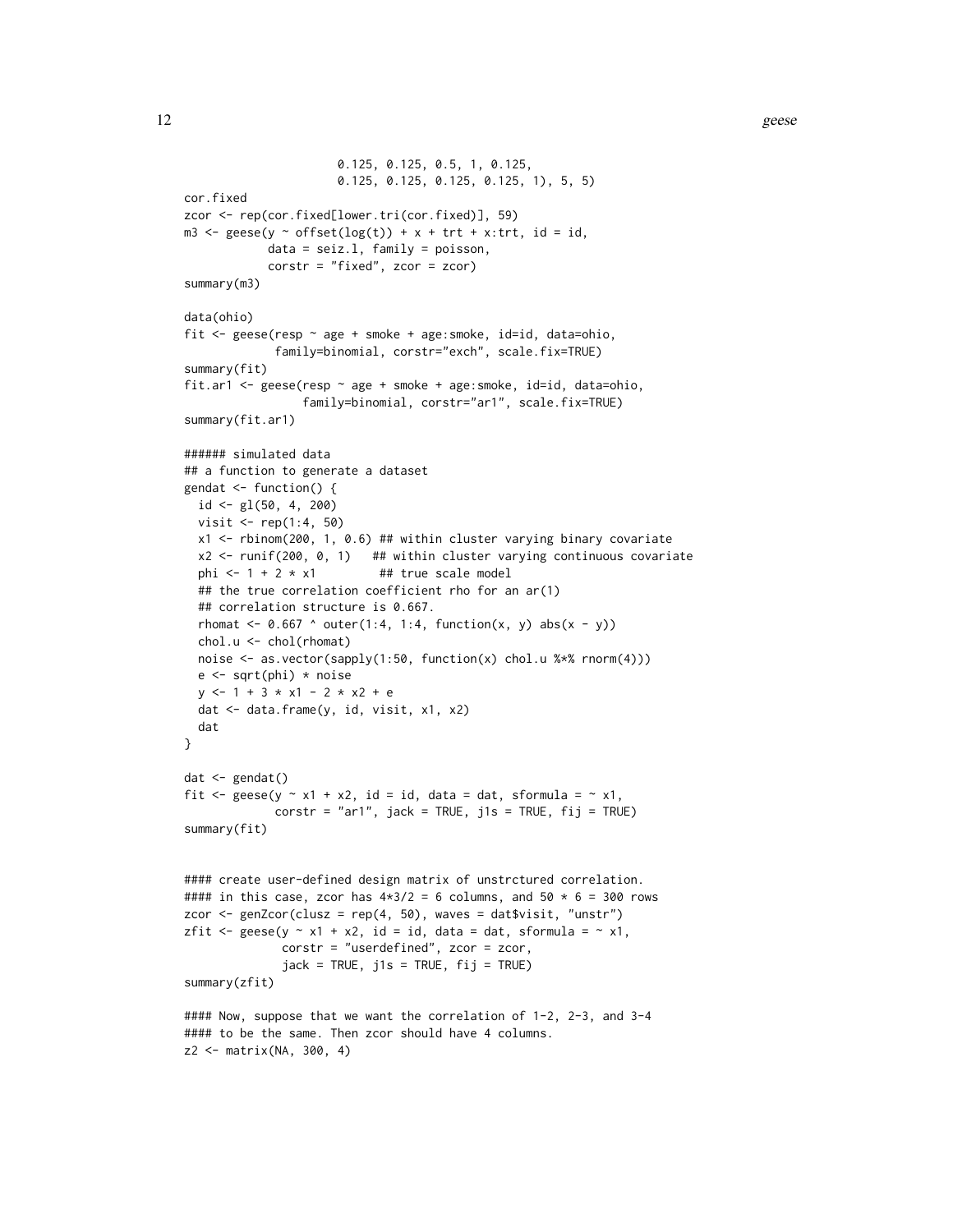```
z2[, 1] <- zcor[, 1] + zcor[, 4] + zcor[, 6]z2[,2:4] <- zcor[, c(2, 3, 5)]
summary(geese(y \sim x1 + x2, id = id, data = dat, sformula = \sim x1,
              corstr = "userdefined", zcor = z2,
              jack = TRUE, j1s = TRUE, fij = TRUE))
#### Next, we introduce non-constant cluster sizes by
#### randomly selecting 60 percent of the data
good <- sort(sample(1:nrow(dat), .6 * nrow(dat)))
mdat <- dat[good,]
summary(geese(y \sim x1 + x2, id = id, data = mdat, waves = visit,
              sformula = \sim x1, corstr="ar1",
              jack = TRUE, j1s = TRUE, fij = TRUE))
```
<span id="page-12-1"></span>geese.control *Auxiliary for Controlling GEE Fitting*

#### Description

Auxiliary function as user interface for gee' fitting. Only used when calling geese' or 'geese.fit'.

#### Usage

```
geese.control(
 epsilon = 1e-04,
 maxit = 25,
 trace = FALSE,
  scale.fix = FALSE,
  jack = FALSE,j1s = FALSE,
 fij = FALSE\lambda
```
#### Arguments

| epsilon   | positive convergence tolerance epsilon; the iterations converge when the abso-<br>lute value of the difference in parameter estimate is below epsilon. |
|-----------|--------------------------------------------------------------------------------------------------------------------------------------------------------|
| maxit     | integer giving the maximal number of Fisher Scoring iteration.                                                                                         |
| trace     | logical indicating if output should be produced for each iteration.                                                                                    |
| scale.fix | logical indicating if the scale should be fixed.                                                                                                       |
| jack      | logical indicating if approximate jackknife variance estimate should be com-<br>puted.                                                                 |
| j1s       | logical indicating if 1-step jackknife variance estimate should be computed.                                                                           |
| fij       | logical indicating if fully iterated jackknife variance estimate should be com-<br>puted.                                                              |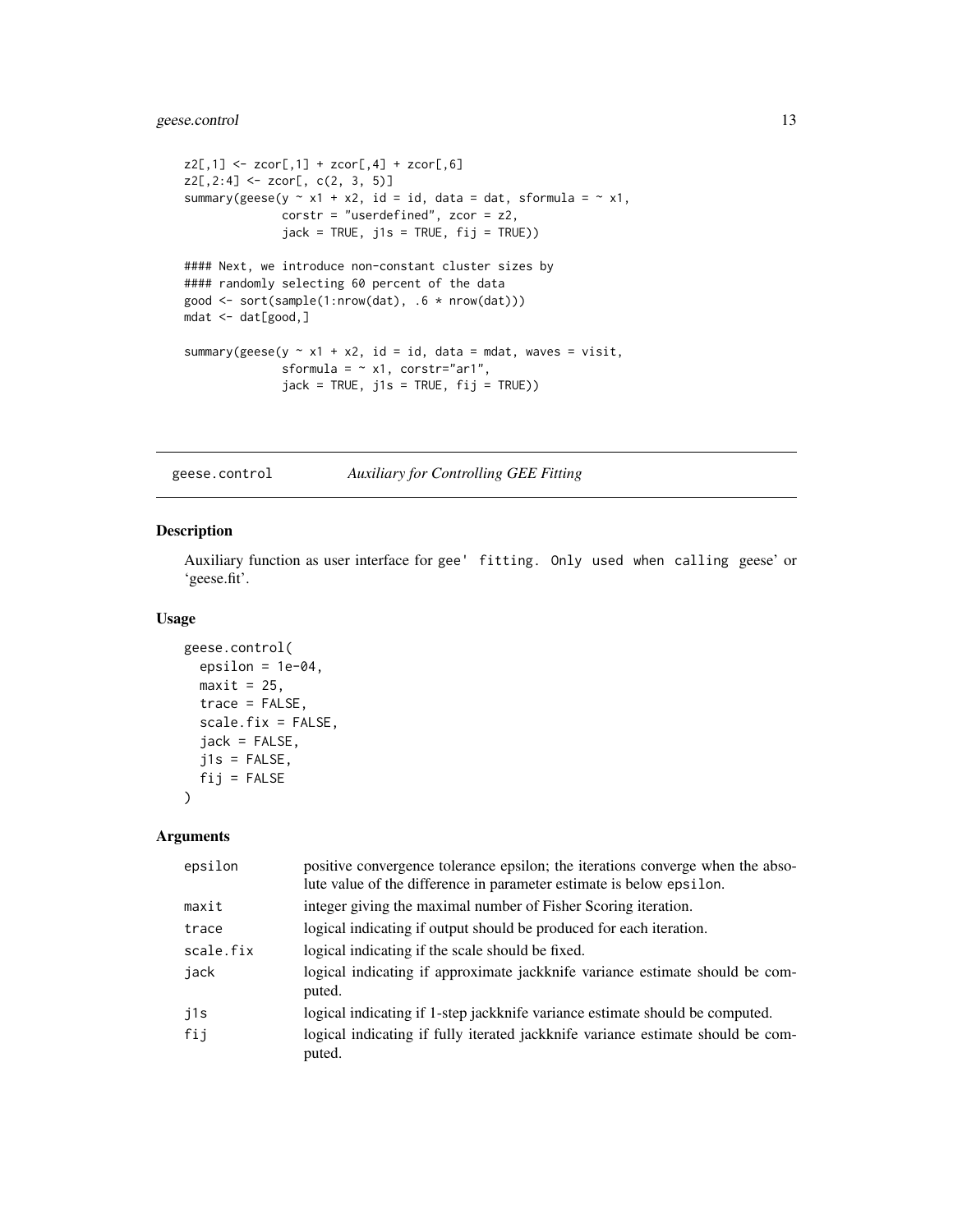## <span id="page-13-0"></span>Details

When trace' is true, output for each iteration is printed to the screen by the c++ code. Hence, options(digits  $=$  \*)' does not control the precision.

## Value

A list with the arguments as components.

#### Author(s)

Jun Yan <jyan.stat@gmail.com>

#### See Also

geese.fit', the fitting procedure used by geese'.

<span id="page-13-1"></span>genZcor *genZcor*

#### Description

constructs the design matrix for the correlation structures: independence, echangeable, ar1 and unstructured The user will need this function only as a basis to construct a user defined correlation structure: use genZcor to get the design matrix Z for the unstructured correlation and define the specific correlation structure by linear combinations of the columns of Z.

#### Usage

genZcor(clusz, waves, corstrv)

#### Arguments

| clusz   | integer vector giving the number of observations in each cluster.                                                  |
|---------|--------------------------------------------------------------------------------------------------------------------|
| waves   | integer vector, obervations in the same cluster with values of wave i and j have<br>the correlation <i>latex</i> . |
| corstry | correlation structures: 1=independence, 2=exchangeable, 3=ar1, 4=unstructured.                                     |

#### Value

The design matrix for the correlation structure.

#### Author(s)

Jun Yan <jyan.stat@gmail.com>

## See Also

[fixed2Zcor](#page-4-1)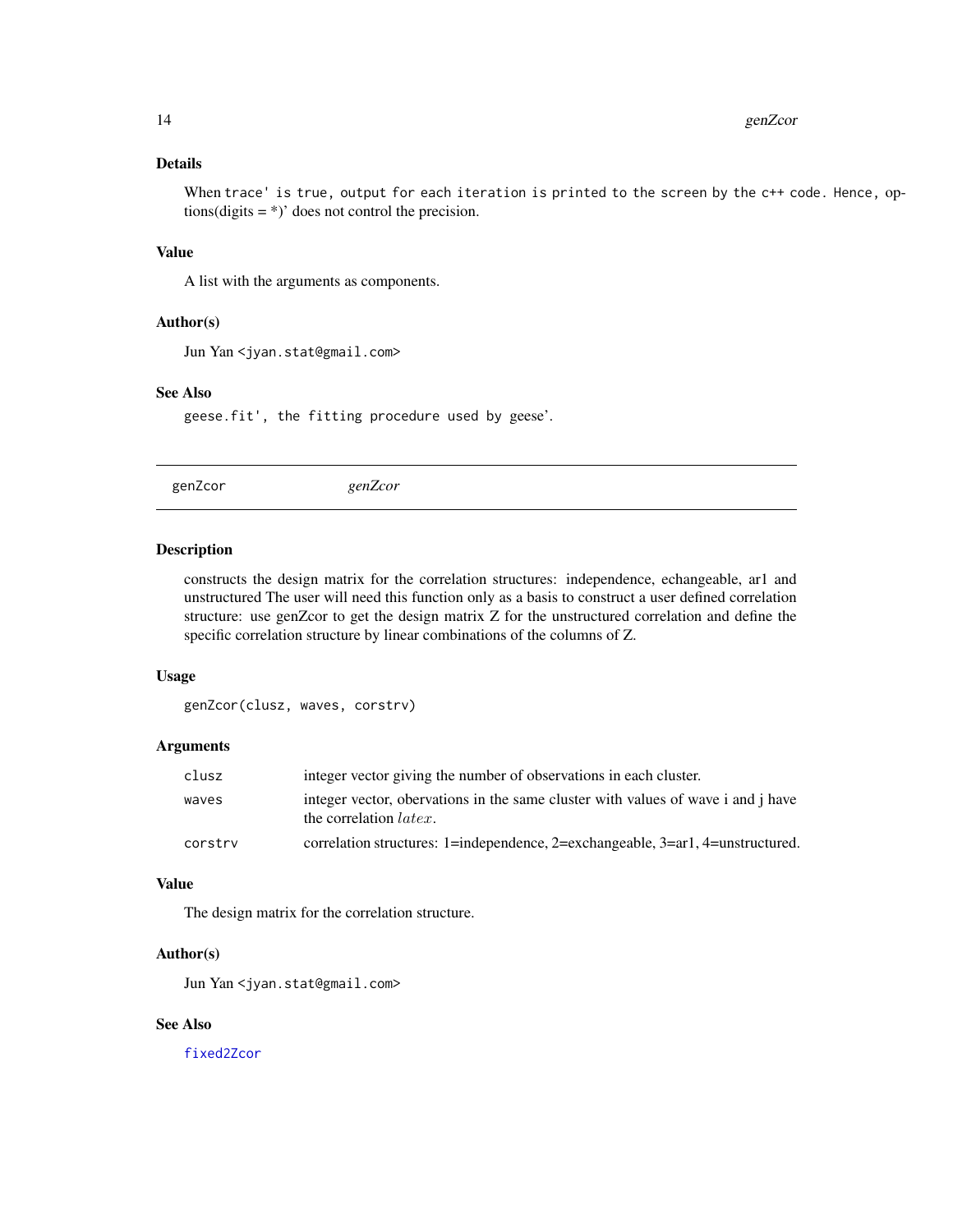#### <span id="page-14-0"></span>koch a bronzh an hann a bronzh an hann an hann an hann an hann an hann an hann an hann an hann an hann an hann

## Examples

```
# example to construct a Toeplitz correlation structure
# sigma_ij=sigma_|i-j|
# data set with 5 clusters and maximally 4 observations (visits) per cluster
gendat \leq function() {
       id \leftarrow gl(5, 4, 20)visit \le rep(1:4, 5)
       y \leftarrow \text{norm}(id)dat \leq data.frame(y, id, visit)[c(-2,-9),]
}
set.seed(88)
dat \leftarrow gendat()# generating the design matrix for the unstructured correlation
zcor <- genZcor(clusz = table(dat$id), waves = dat$visit, corstrv=4)
# defining the Toeplitz structure
zcor.toep <- matrix(NA, nrow(zcor), 3)
zcor.toep[, 1] < - apply(zcor[, c(1, 4, 6)], 1, sum)zcor.toep[,2] \leq apply(zcor[,c(2, 5)], 1, sum)
zcor.toep[, 3] < -zcor[, 3]zfit1 <- geese(y \sim 1, id = id, data = dat,
                    corstr = "userdefined", zcor = zcor.toep)
zfit2 <- geglm(y \sim 1, id = id, data = dat,corstr = "userdefined", zcor = zcor.toep)
```
koch *Ordinal Data from Koch*

## Description

The koch data frame has 288 rows and 4 columns.

#### Usage

koch

## Format

This data frame contains the following columns:

trt a numeric vector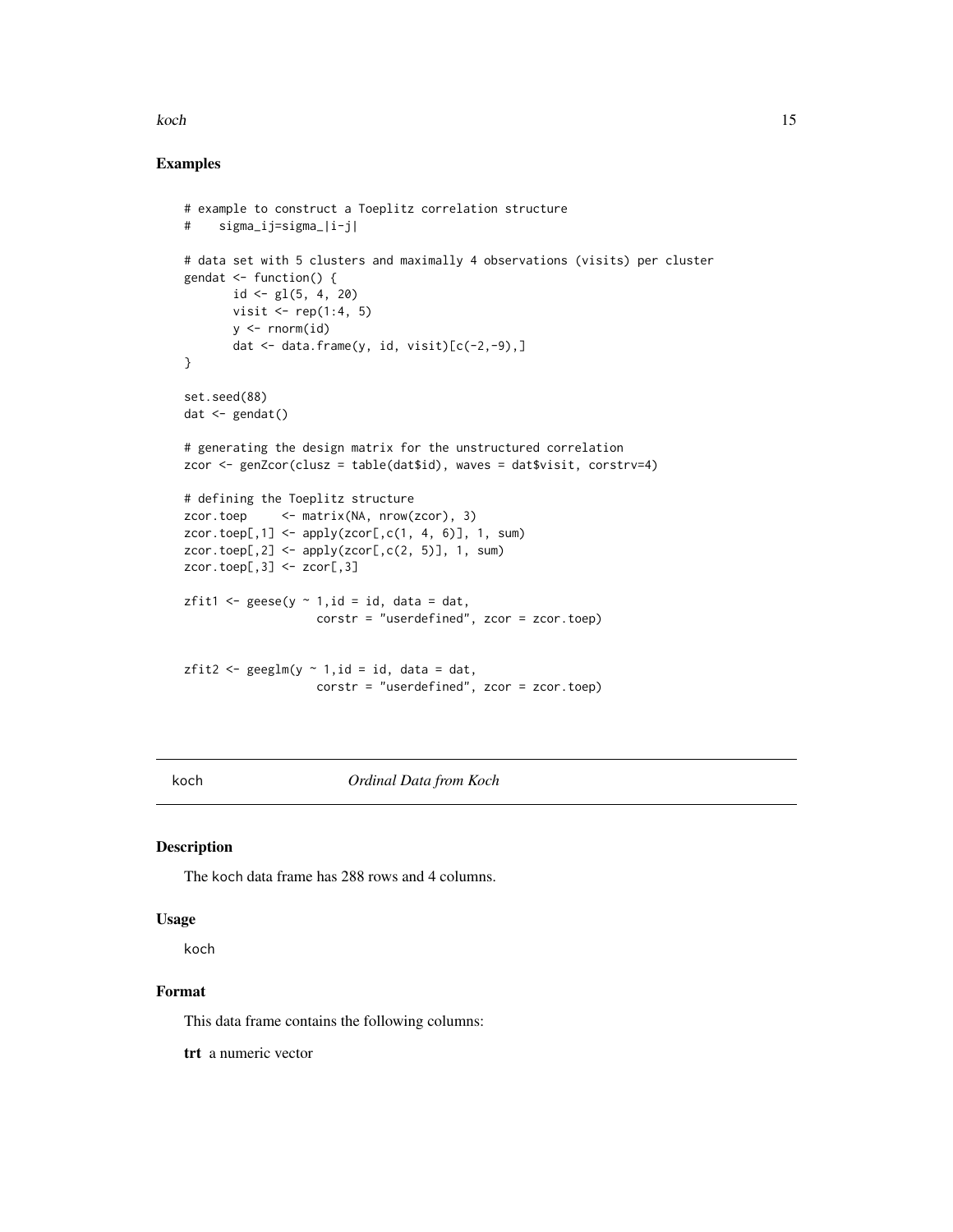day a numeric vector **y** an ordered factor with levels:  $1 < 2 < 3$ id a numeric vector

## Examples

```
data(koch)
fit <- ordgee(ordered(y) ~ trt + as.factor(day), id=id, data=koch, corstr="exch")
summary(fit)
```
muscatine *Data on Obesity from the Muscatine Coronary Risk Factor Study.*

#### Description

The data are from the Muscatine Coronary Risk Factor (MCRF) study, a longitudinal survey of school-age children in Muscatine, Iowa. The MCRF study had the goal of examining the development and persistence of risk factors for coronary disease in children. In the MCRF study, weight and height measurements of five cohorts of children, initially aged 5-7, 7-9, 9-11, 11-13, and 13-15 years, were obtained biennially from 1977 to 1981. Data were collected on 4856 boys and girls. On the basis of a comparison of their weight to age-gender specific norms, children were classified as obese or not obese.

#### Usage

muscatine

## Format

A dataframe with 14568 rows and 7 variables:

id identifier of child.

gender gender of child

base\_age baseline age

age current age

occasion identifier of occasion of recording

obese 'yes' or 'no'

numobese obese in numerical form: 1 corresponds to 'yes' and 0 corresponds to 'no'.

#### Source

#### <https://content.sph.harvard.edu/fitzmaur/ala2e/muscatine.txt>

Woolson, R.F. and Clarke, W.R. (1984). Analysis of categorical incompletel longitudinal data. Journal of the Royal Statistical Society, Series A, 147, 87-99.

<span id="page-15-0"></span>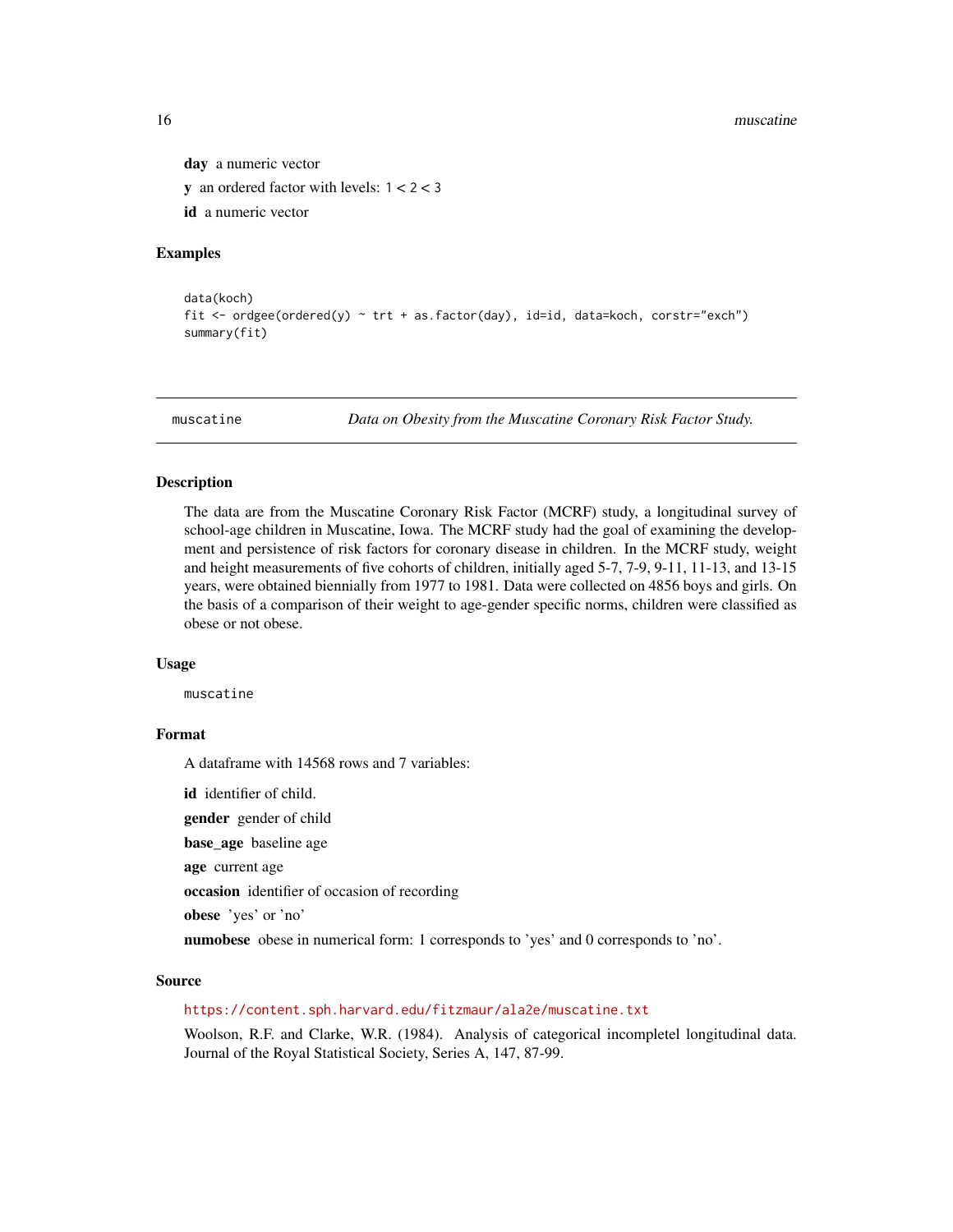#### <span id="page-16-0"></span>ohio 17

#### Examples

```
muscatine$cage <- muscatine$age - 12
muscatine$cage2 <- muscatine$cage^2
f1 <- numobese ~ gender
f2 \le - numobese \sim gender + cage + cage2 +
    gender:cage + gender:cage2
gee1 <- gee1m(formula = f1, id = id,
               waves = occasion, data = muscatine, family = binomial(),
               corstr = "independence")
gee2 \le - geeglm(formula = f2, id = id,waves = occasion, data = muscatine, family = binomial(),
               corstr = "independence")
tidy(gee1)
tidy(gee2)
QIC(gee1)
QIC(gee2)
```
#### ohio *Ohio Children Wheeze Status*

## Description

The ohio data frame has 2148 rows and 4 columns. The dataset is a subset of the six-city study, a longitudinal study of the health effects of air pollution.

#### Usage

ohio

## Format

This data frame contains the following columns:

resp an indicator of wheeze status  $(1 = yes, 0 = no)$ 

id a numeric vector for subject id

age a numeric vector of age, 0 is 9 years old

smoke an indicator of maternal smoking at the first year of the study

#### References

Fitzmaurice, G.M. and Laird, N.M. (1993) A likelihood-based method for analyzing longitudinal binary responses, *Biometrika* 80: 141–151.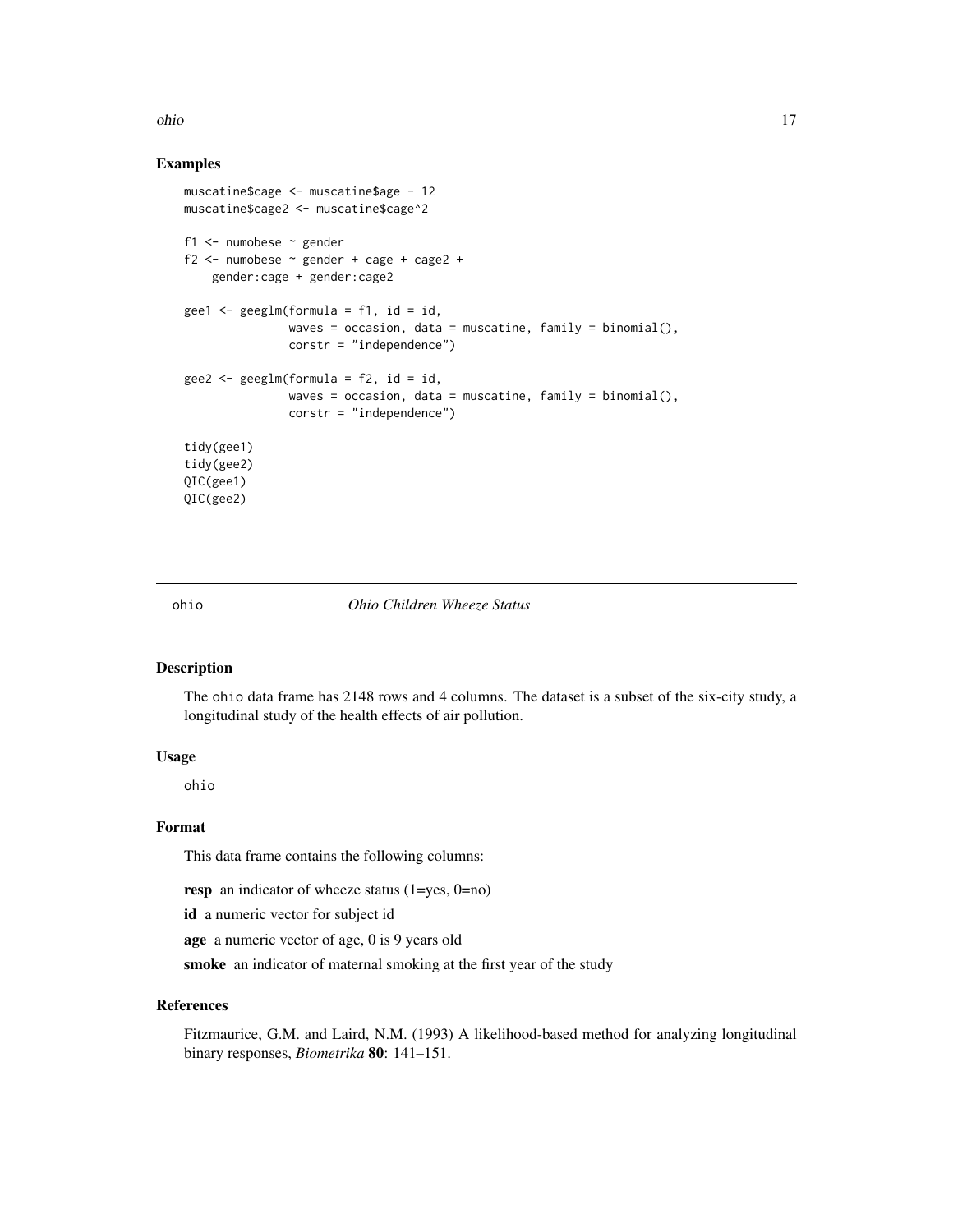## Examples

```
data(ohio)
fit.ex <- geeglm(resp ~ age + smoke + age:smoke, id=id, data=ohio,
   family=binomial, corstr="exch", scale.fix=TRUE)
QIC(fit.ex)
fit.ar <- geeglm(resp ~ age + smoke + age:smoke, id=id, data=ohio,
  family=binomial, corstr="ar1", scale.fix=TRUE)
QIC(fit.ex)
```
<span id="page-17-1"></span>ordgee *GEE for Clustered Ordinal Responses*

## Description

Produces an object of class 'geese' which is a Generalized Estimating Equation fit of the clustered ordinal data.

#### Usage

```
ordgee(
  formula = formula(data),
  ooffset = NULL,
  id,
 waves = NULL,data = parent.frame,
  subset = NULL,na.action = na.omit,
  contrasts = NULL,
 weights = NULL,
  z = NULL,mean.link = "logit",
  corstr = "independence",
  control = geese.contrib(...),b = NA,
  alpha = NA,
  scale.fix = TRUE,
  scale.val = 1,
  int.const = TRUE,
  rev = FALSE,
  ...
\mathcal{L}
```
<span id="page-17-0"></span>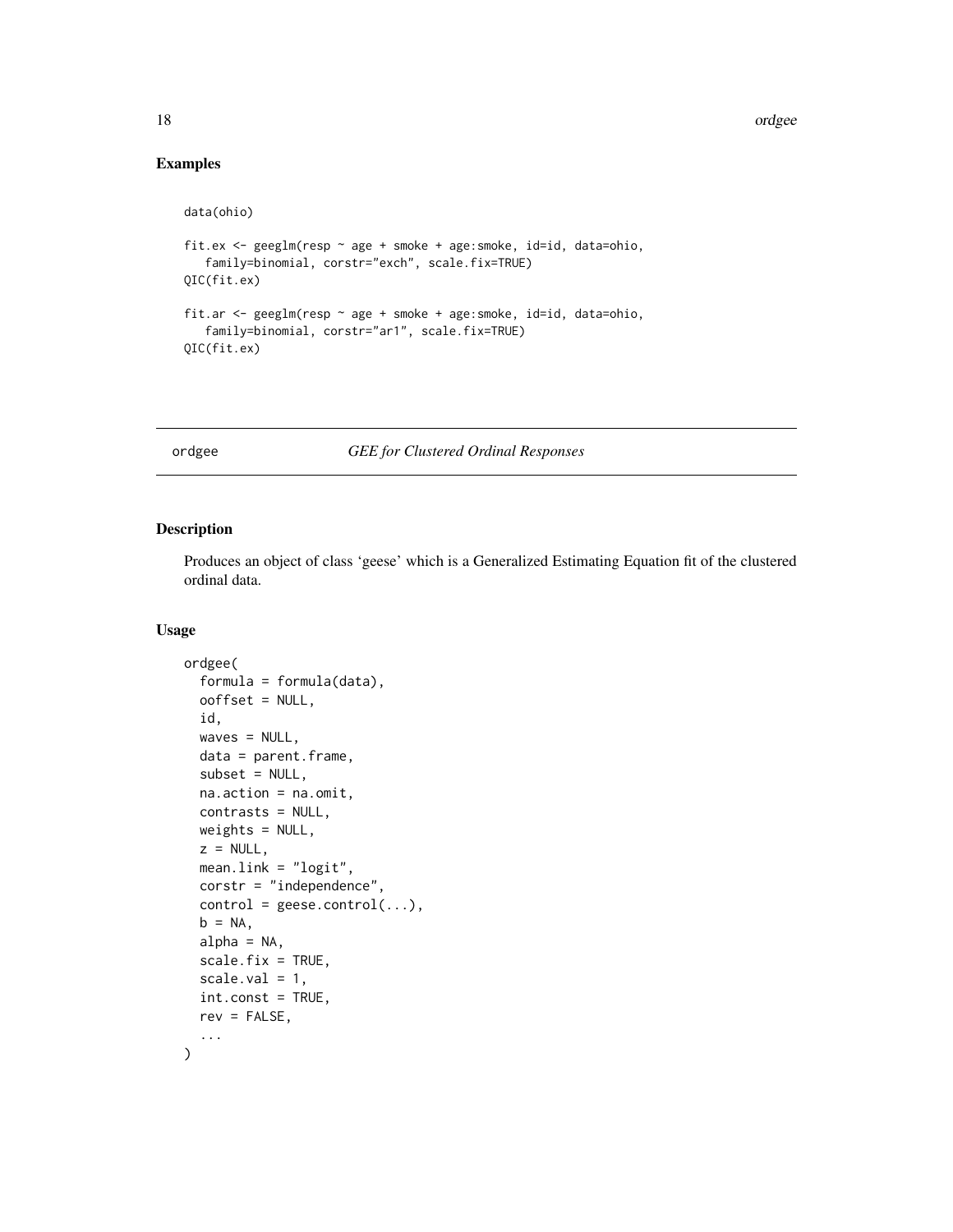#### <span id="page-18-0"></span>ordgee and the state of the state of the state of the state of the state of the state of the state of the state of the state of the state of the state of the state of the state of the state of the state of the state of the

## Arguments

| formula   | a formula expression as for glm, of the form response $\sim$ predictors. See the<br>documentation of lm and formula for details. As for glm, this specifies the linear<br>predictor for modelling the mean. A term of the form offset (expression) is<br>allowed.                                                                                                                    |
|-----------|--------------------------------------------------------------------------------------------------------------------------------------------------------------------------------------------------------------------------------------------------------------------------------------------------------------------------------------------------------------------------------------|
| ooffset   | vector of offset for the odds ratio model.                                                                                                                                                                                                                                                                                                                                           |
| id        | a vector which identifies the clusters. The length of 'id' should be the same as<br>the number of observations. Data are assumed to be sorted so that observations<br>on a cluster are contiguous rows for all entities in the formula.                                                                                                                                              |
| waves     | an integer vector which identifies components in clusters. The length of waves<br>should be the same as the number of observation. components with the same<br>waves value will have the same link functions.                                                                                                                                                                        |
| data      | an optional data frame in which to interpret the variables occurring in the formula,<br>along with the id and n variables.                                                                                                                                                                                                                                                           |
| subset    | expression saying which subset of the rows of the data should be used in the fit.<br>This can be a logical vector (which is replicated to have length equal to the num-<br>ber of observations), or a numeric vector indicating which observation numbers<br>are to be included, or a character vector of the row names to be included. All<br>observations are included by default. |
| na.action | a function to filter missing data. For gee only na. omit should be used here.                                                                                                                                                                                                                                                                                                        |
| contrasts | a list giving contrasts for some or all of the factors appearing in the model<br>formula. The elements of the list should have the same name as the variable<br>and should be either a contrast matrix (specifically, any full-rank matrix with as<br>many rows as there are levels in the factor), or else a function to compute such<br>a matrix given the number of levels.       |
| weights   | an optional vector of weights to be used in the fitting process. The length of<br>weights should be the same as the number of observations.                                                                                                                                                                                                                                          |
| z         | a design matrix for the odds ratio model. The number of rows of z is                                                                                                                                                                                                                                                                                                                 |
|           | $c^2 \sum n_i(n_i-1)/2,$                                                                                                                                                                                                                                                                                                                                                             |
|           | where $n_i$ is the cluster size, and c is the number of categories minus 1.                                                                                                                                                                                                                                                                                                          |
| mean.link | a character string specifying the link function for the means. The following are<br>allowed: "logit", "probit", and "cloglog".                                                                                                                                                                                                                                                       |
| corstr    | a character string specifying the log odds. The following are allowed: "independence",<br>"exchangeable", "unstructured", and "userdefined".                                                                                                                                                                                                                                         |
| control   | a list of iteration and algorithmic constants. See geese.control for their names<br>and default values. These can also be set as arguments to geese itself.                                                                                                                                                                                                                          |
| b         | an initial estimate for the mean parameters.                                                                                                                                                                                                                                                                                                                                         |
| alpha     | an initial estimate for the odds ratio parameters.                                                                                                                                                                                                                                                                                                                                   |
| scale.fix | a logical variable indicating if scale is fixed; it is set at TRUE currently (it can<br>not be FALSE yet!).                                                                                                                                                                                                                                                                          |
| scale.val | this argument is ignored currently.                                                                                                                                                                                                                                                                                                                                                  |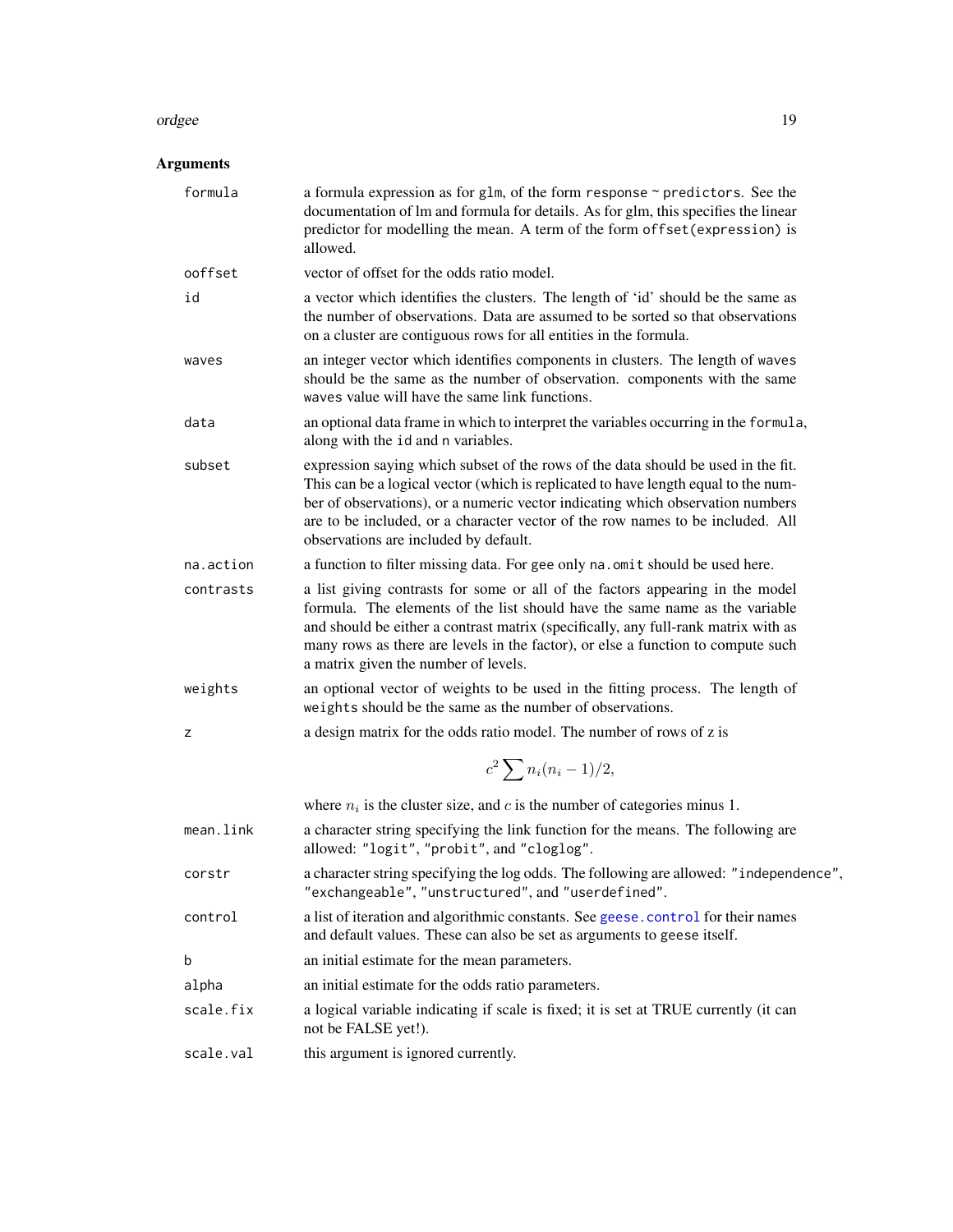<span id="page-19-0"></span>

| int.const | a logical variable; if true, the intercepts are constant, and if false, the intercepts<br>are different for different components in the response.                    |
|-----------|----------------------------------------------------------------------------------------------------------------------------------------------------------------------|
| rev       | a logical variable. For example, for a three level ordered response $Y = 2$ , the<br>accumulated indicator is coded as $(1, 0, 0)$ if true and $(0, 1, 1)$ if false. |
| $\ddots$  | further arguments passed to or from other methods.                                                                                                                   |

#### Value

An object of class "geese" representing the fit.

#### Author(s)

Jun Yan <jyan.stat@gmail.com>

## References

Heagerty, P.J. and Zeger, S.L. (1996) Marginal regression models for clustered ordinal measurements. *JASA*, 91 1024–1036.

## See Also

[glm](#page-0-0), [lm](#page-0-0), [geese](#page-8-1).

#### Examples

```
data(respdis)
resp.l <- reshape(respdis, varying =list(c("y1", "y2", "y3", "y4")),
                  v.names = "resp", direction = "long")
resp.l <- resp.l[order(resp.l$id, resp.l$time),]
fit <- ordgee(ordered(resp) ~ trt, id=id, data=resp.l, int.const=FALSE)
summary(fit)
data(ohio)
ohio$resp <- ordered(as.factor(ohio$resp))
fit <- ordgee(resp ~ age + smoke + age:smoke, id = id, data=ohio)
summary(fit)
```

```
QIC.geeglm Quasi Information Criterion
```
#### Description

Function for calculating the quasi-likelihood under the independence model information criterion (QIC), quasi-likelihood, correlation information criterion (CIC), and corrected QIC for one or several fitted geeglm model object from the geepack package.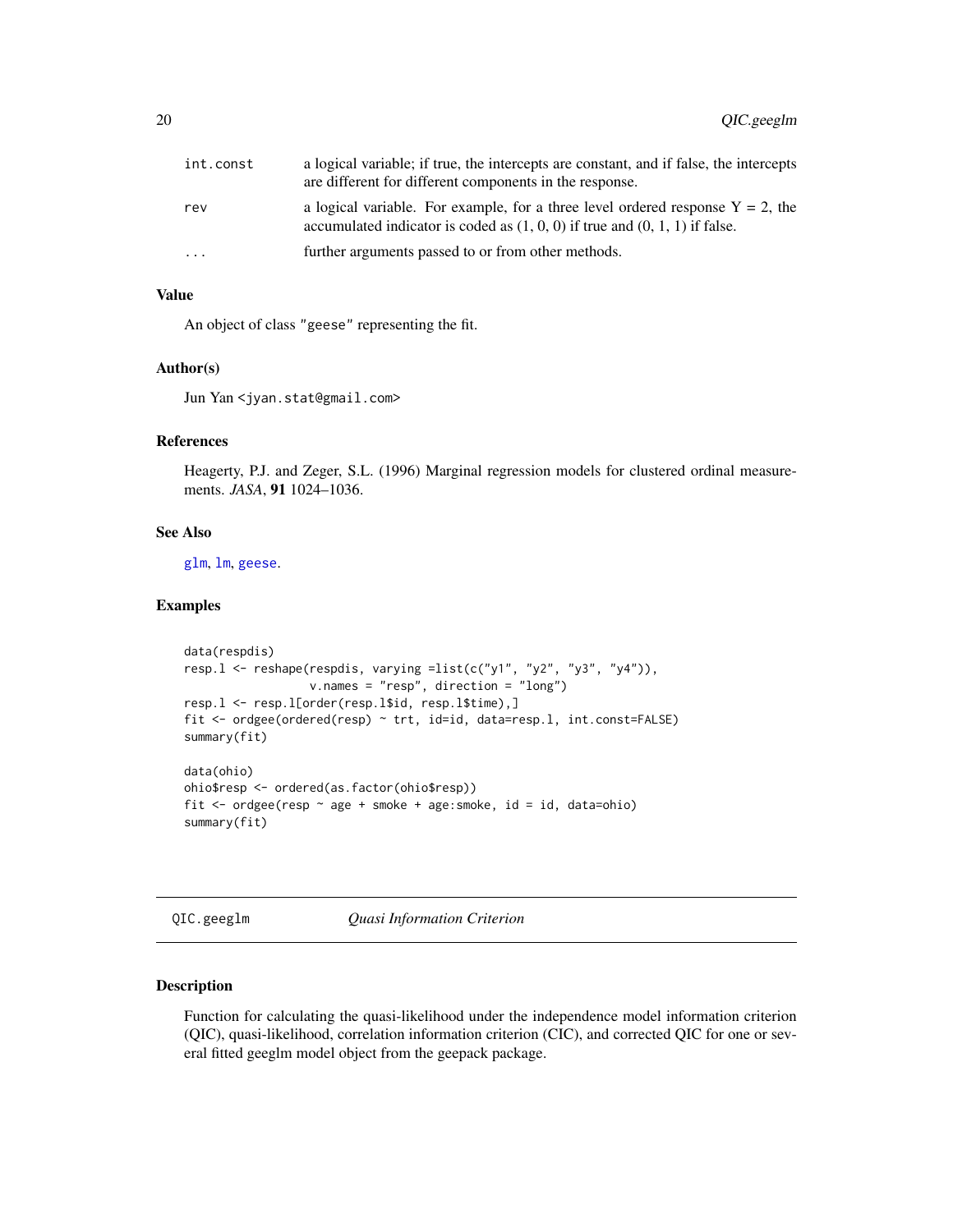#### <span id="page-20-0"></span>QIC.geeglm 21

#### Usage

```
## S3 method for class 'geeglm'
QIC(object, tol = .Machine$double.eps, ...)
## S3 method for class 'ordgee'
QIC(object, tol = .Machine$double.eps, ...)
## S3 method for class 'geekin'
QIC(object, tol = .Machine$double.eps, ...)
QIC(object, tol = .Machine$double.eps, ...)
```
#### Arguments

| object                  | a fitted GEE model from the geepack package. Currently only works on geeglm<br>objects |
|-------------------------|----------------------------------------------------------------------------------------|
| tol                     | the tolerance used for matrix inversion                                                |
| $\cdot$ $\cdot$ $\cdot$ | optionally more fitted geeglm model objects                                            |

#### Details

QIC is used to select a correlation structure. The QICu is used to compare models that have the same working correlation matrix and the same quasi-likelihood form but different mean specifications. CIC has been suggested as a more robust alternative to QIC when the model for the mean may not fit the data very well and when models with different correlation structures are compared.

Models with smaller values of QIC, CIC, QICu, or QICC are preferred.

If the MASS package is loaded then the [ginv](#page-0-0) function is used for matrix inversion. Otherwise the standard [solve](#page-0-0) function is used.

#### Value

A vector or matrix with the QIC, QICu, quasi likelihood, CIC, the number of mean effect parameters, and the corrected QIC for each GEE object

#### Author(s)

Claus Ekstrom <claus@rprimer.dk>

#### References

Pan, W. (2001). *Akaike's information criterion in generalized estimating equations*. Biometrics, 57, 120-125.

Hardin, J.W. and Hilbe, J.M. (2012). *Generalized Estimating Equations, 2nd Edition*, Chapman and Hall/CRC: New York.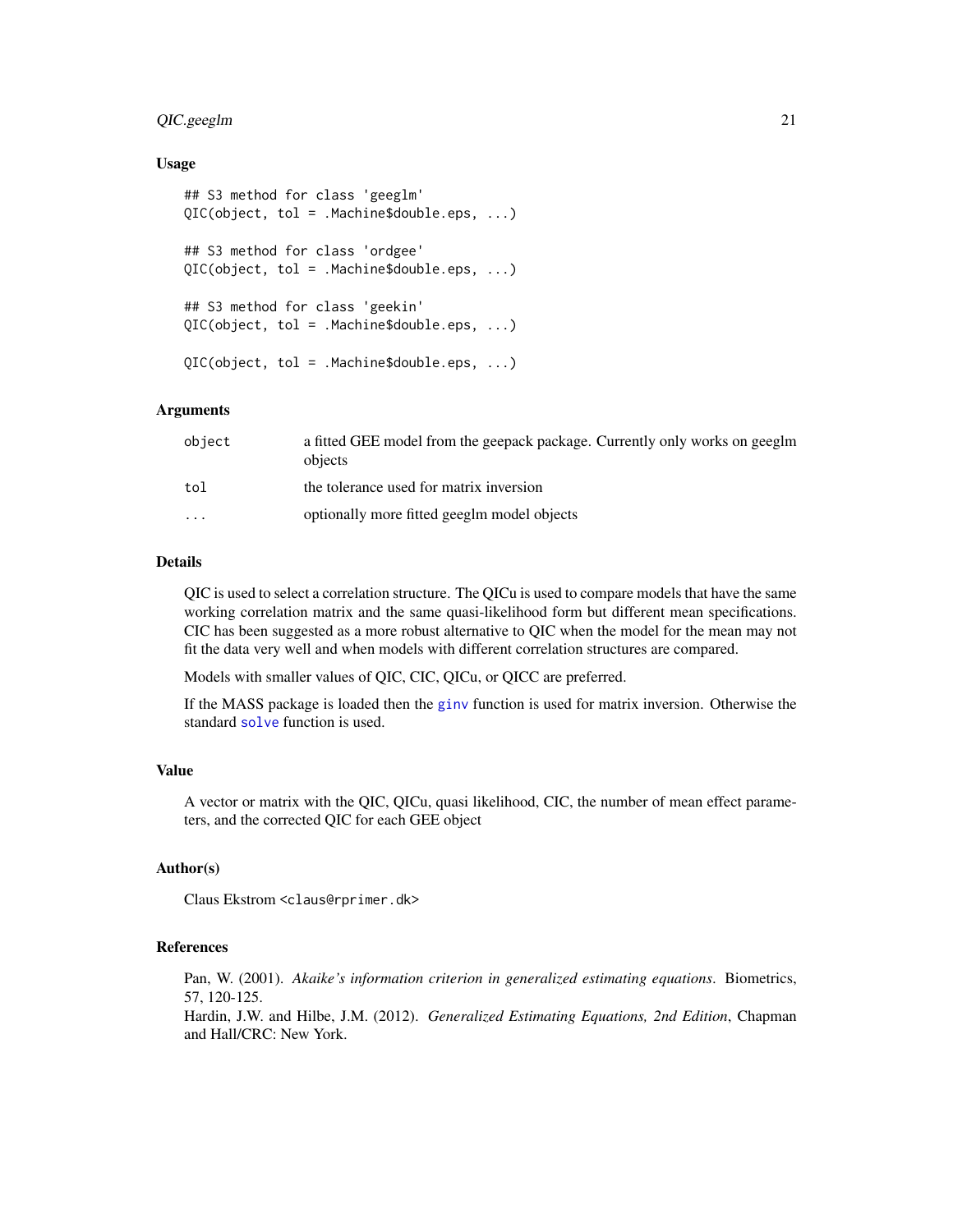```
Hin, L.-Y. and Wang, Y-G.
(2009). \emph{Working-correlation-structure identification in
generalized estimating equations}, Statistics in Medicine 28:
642-658. \cr Thall, P.F. and Vail, S.C. (1990). \emph{Some
Covariance Models for Longitudinal Count Data with
Overdispersion}. Biometrics, 46, 657-671.
```
## See Also

geeglm

## Examples

```
library(geepack)
data(ohio)
fit <- geeglm(resp ~ age + smoke + age:smoke, id=id, data=ohio,
             family=binomial, corstr="exch", scale.fix=TRUE)
QIC(fit)
```
#### Description

Fit a Relative Risk Model for Binary data with Log Link using the COPY method.

#### Usage

```
relRisk(
  formula,
  id,
 waves = NULL,
  data = parent.frame(),subset = NULL,contrasts = NULL,
 na.action = na.omit,
  \text{corr} = "indep",ncopy = 1000,
 control = geese.contrib(),b = NULL,alpha = NULL)
```
<span id="page-21-0"></span>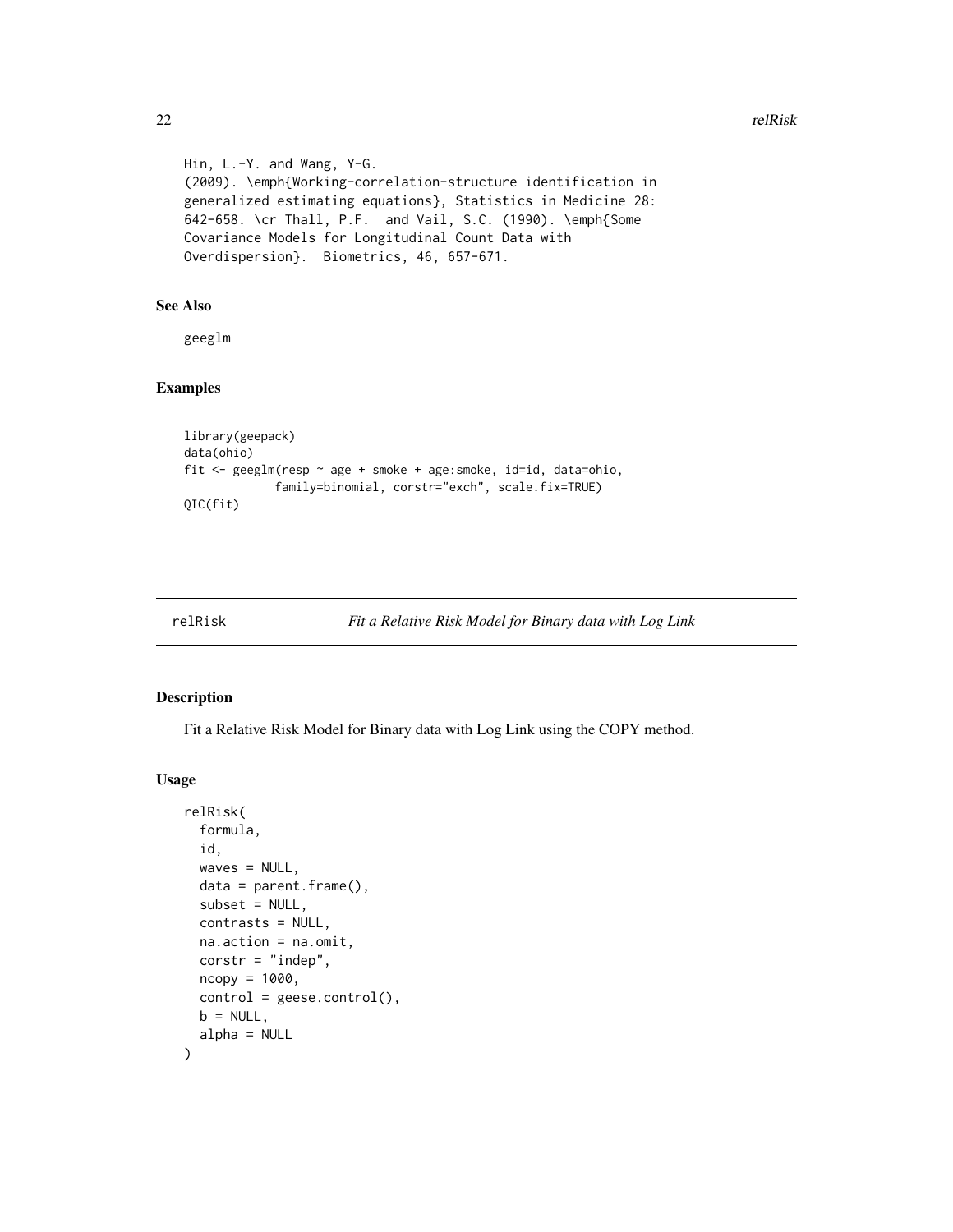#### relRisk 23

#### Arguments

| formula   | same as in geese                                                                                            |
|-----------|-------------------------------------------------------------------------------------------------------------|
| id        | same as in geese                                                                                            |
| waves     | same as in geese                                                                                            |
| data      | same as in geese                                                                                            |
| subset    | same as in geese                                                                                            |
| contrasts | same as in geese                                                                                            |
| na.action | same as in geese                                                                                            |
| corstr    | same as in geese                                                                                            |
| ncopy     | the number of copies of the original data in constructing weight.                                           |
| control   | same as in geese                                                                                            |
| b         | initial values for regression coefficients as in geese but more difficult to obtain<br>due to the log link. |
| alpha     | same as in geese                                                                                            |

## Value

An object of class "geese" representing the fit.

#### Author(s)

Jun Yan <jyan.stat@gmail.com>

### References

Lumley, T., Kornmal, R. and Ma, S. (2006). Relative risk regression in medical research: models, contrasts, estimators, and algorithms. UW Biostatistics Working Paper Series 293, University of Washington.

```
## this example was used in Yu and Yan (2010, techreport)
data(respiratory)
respiratory$treat <- relevel(respiratory$treat, ref = "P")
respiratory$sex <- relevel(respiratory$sex, ref = "M")
respiratory$center <- as.factor(respiratory$center)
## 1 will be the reference level
fit <- relRisk(outcome ~ treat + center + sex + age + baseline + visit,
              id = id, corstr = "ar1", data = respiratory, ncopy=10000)
summary(fit)
## fit <- relRisk(outcome ~ treat + center + sex + age + baseline + visit,
## id = id, corstr = "ex", data = respiratory)
## summary(fit)
## fit <- relRisk(outcome ~ treat + center + sex + age + baseline + visit,
## id = id, corstr = "indep", data = respiratory)
```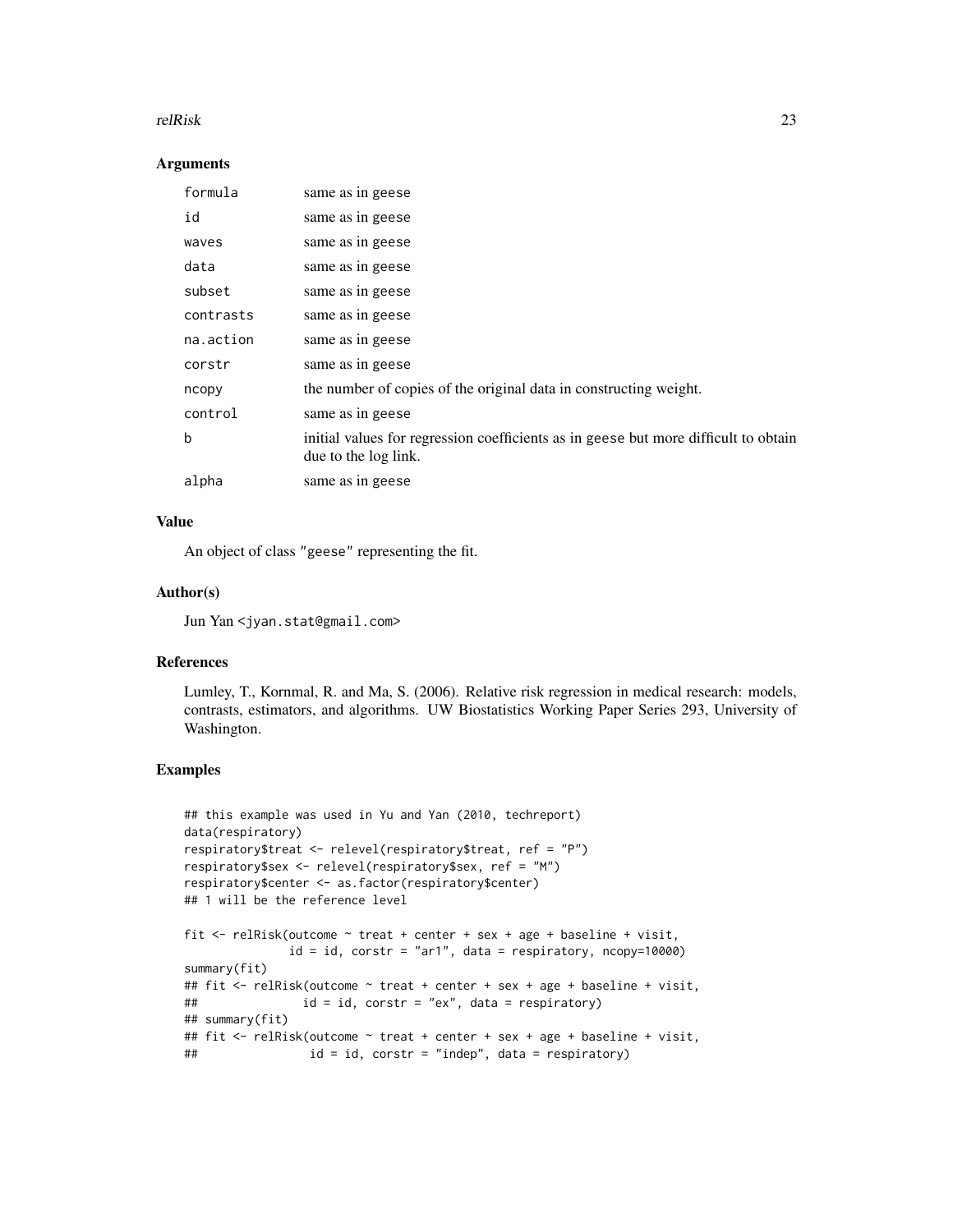```
## summary(fit)
```
respdis *Clustered Ordinal Respiratory Disorder*

#### **Description**

The respdis data frame has 111 rows and 3 columns. The study described in Miller et. al. (1993) is a randomized clinical trial of a new treatment of respiratory disorder. The study was conducted in 111 patients who were randomly assigned to one of two treatments (active, placebo). At each of four visits during the follow-up period, the response status of each patients was classified on an ordinal scale.

#### Usage

respdis

#### Format

This data frame contains the following columns:

y1, y2, y3, y4 ordered factor measured at 4 visits for the response with levels,  $1 < 2 < 3$ ,  $1 =$  poor,  $2 = \text{good}$ , and  $3 = \text{excellent}$ 

trt a factor for treatment with levels,  $1 = \text{active}, 0 = \text{placebo}.$ 

#### References

Miller, M.E., David, C.S., and Landis, R.J. (1993) The analysis of longitudinal polytomous data: Generalized estimating equation and connections with weighted least squares, *Biometrics* 49: 1033- 1048.

```
data(respdis)
resp.l <- reshape(respdis, varying = list(c("y1", "y2", "y3", "y4")),
                  v.names = "resp", direction = "long")
resp.l <- resp.l[order(resp.l$id, resp.l$time),]
fit \le- ordgee(ordered(resp) \sim trt, id = id, data = resp.l, int.const = FALSE)
summary(fit)
z \le model.matrix( \sim trt - 1, data = respdis)
ind <- rep(1:111, 4*3/2 * 2^2)zmat <- z[ind,,drop=FALSE]
fit \leq ordgee(ordered(resp) \sim trt, id = id, data = resp.1, int.const = FALSE,
              z = zmat, corstr = "exchangeable")
summary(fit)
```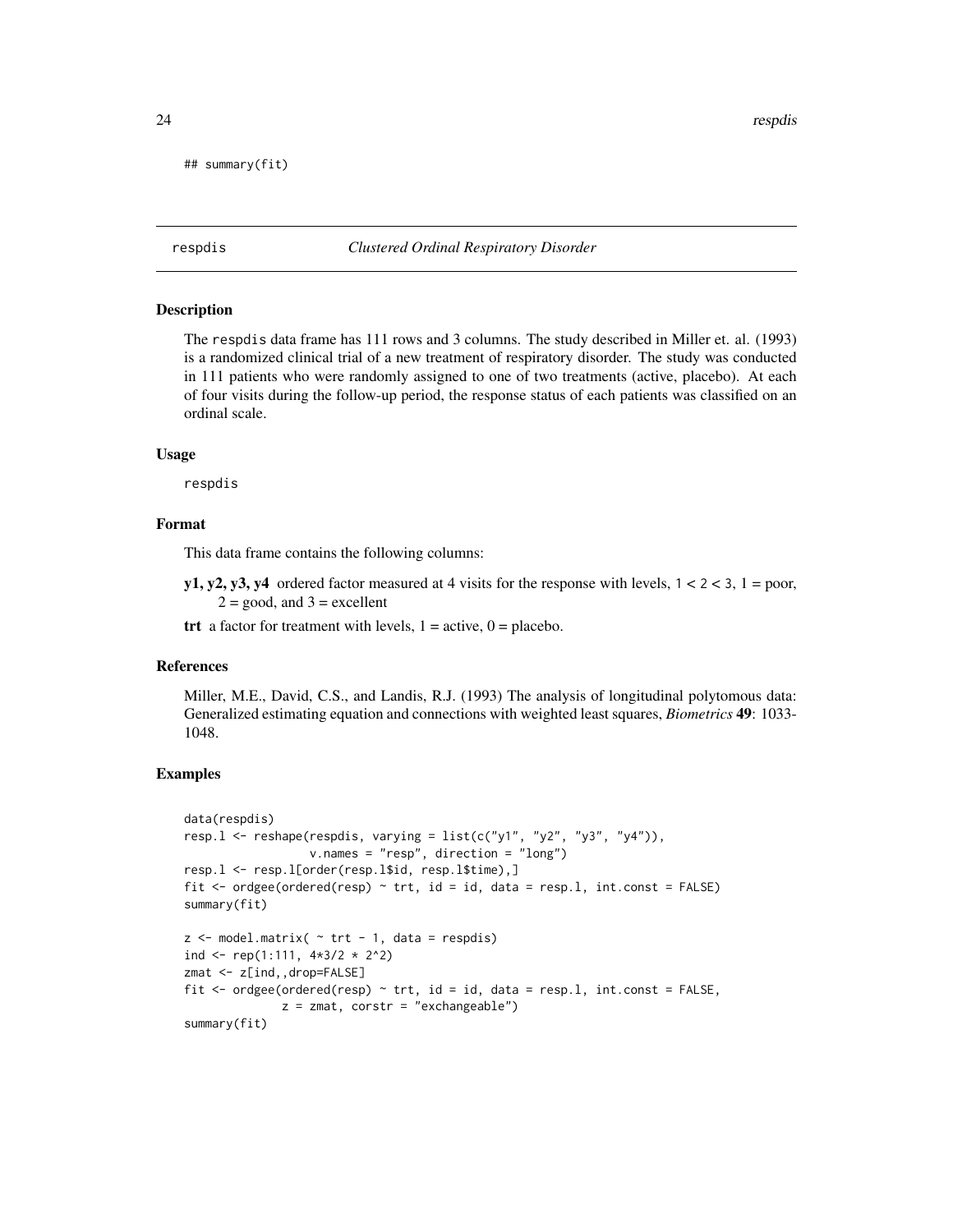<span id="page-24-0"></span>

## Description

The data are from a clinical trial of patients with respiratory illness, where 111 patients from two different clinics were randomized to receive either placebo or an active treatment. Patients were examined at baseline and at four visits during treatment. The respiratory status (categorized as  $1 =$  $good, 0 = poor$ ) was determined at each visit.

#### Usage

respiratory

## Format

A data frame with 444 observations on the following 8 variables.

center a numeric vector id a numeric vector treat treatment or placebo sex M or F age in years at baseline baseline resporatory status at baseline visit id of each of four visits outcome respiratory status at each visit

```
data(respiratory)
data(respiratory, package="geepack")
respiratory$center <- factor(respiratory$center)
head(respiratory)
m1 <- glm(outcome ~ center + treat + age + baseline, data=respiratory,
          family=binomial())
gee.ind <- geeglm(outcome ~ center + treat + age + baseline, data=respiratory, id=id,
          family=binomial(), corstr="independence")
gee.exc <- geeglm(outcome \sim center + treat + age + baseline, data=respiratory, id=id,
             family=binomial(), corstr="exchangeable")
gee.uns \leq geeglm(outcome \sim center + treat + age + baseline, data=respiratory, id=id,
             family=binomial(), corstr="unstructured")
gee.ar1 <- geeglm(outcome ~ center + treat + age + baseline, data=respiratory, id=id,
             family=binomial(), corstr="ar1")
```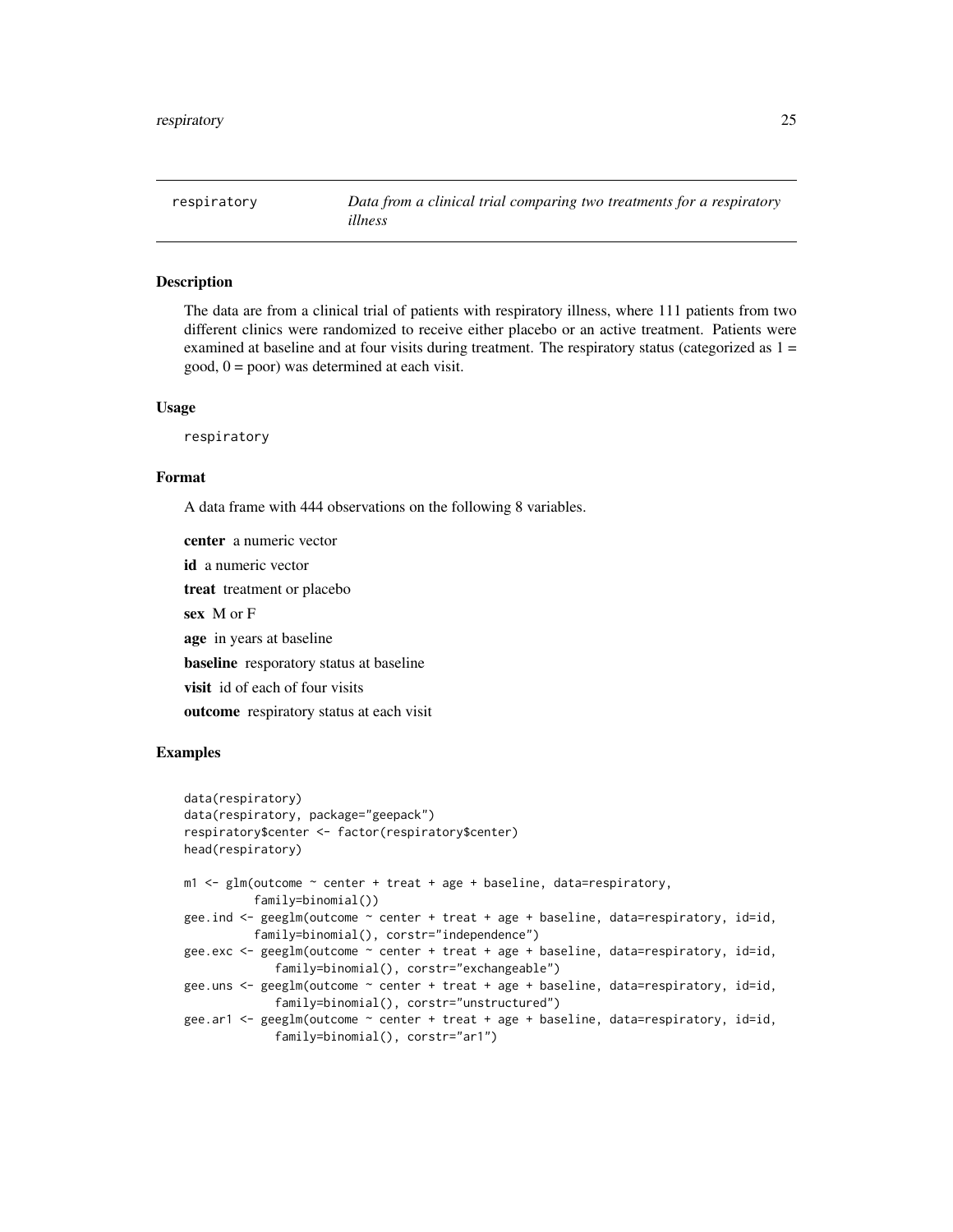#### <span id="page-25-0"></span>26 seizure

```
mlist <- list(gee.ind, gee.exc, gee.uns, gee.ar1)
do.call(rbind, lapply(mlist, QIC))
lapply(mlist, tidy)
```
seizure *Epiliptic Seizures*

#### Description

The seizure data frame has 59 rows and 7 columns. The dataset has the number of epiliptic seizures in each of four two-week intervals, and in a baseline eight-week inverval, for treatment and control groups with a total of 59 individuals.

#### Usage

seizure

#### Format

This data frame contains the following columns:

- y1 the number of epiliptic seizures in the 1st 2-week interval
- y2 the number of epiliptic seizures in the 2nd 2-week interval

y3 the number of epiliptic seizures in the 3rd 2-week interval

y4 the number of epiliptic seizures in the 4th 2-week interval

trt an indicator of treatment

base the number of epilitic seizures in a baseline 8-week interval

age a numeric vector of subject age

#### Source

Thall, P.F. and Vail S.C. (1990) Some covariance models for longitudinal count data with overdispersion. *Biometrics* 46: 657–671.

## References

Diggle, P.J., Liang, K.Y., and Zeger, S.L. (1994) Analysis of Longitudinal Data. Clarendon Press.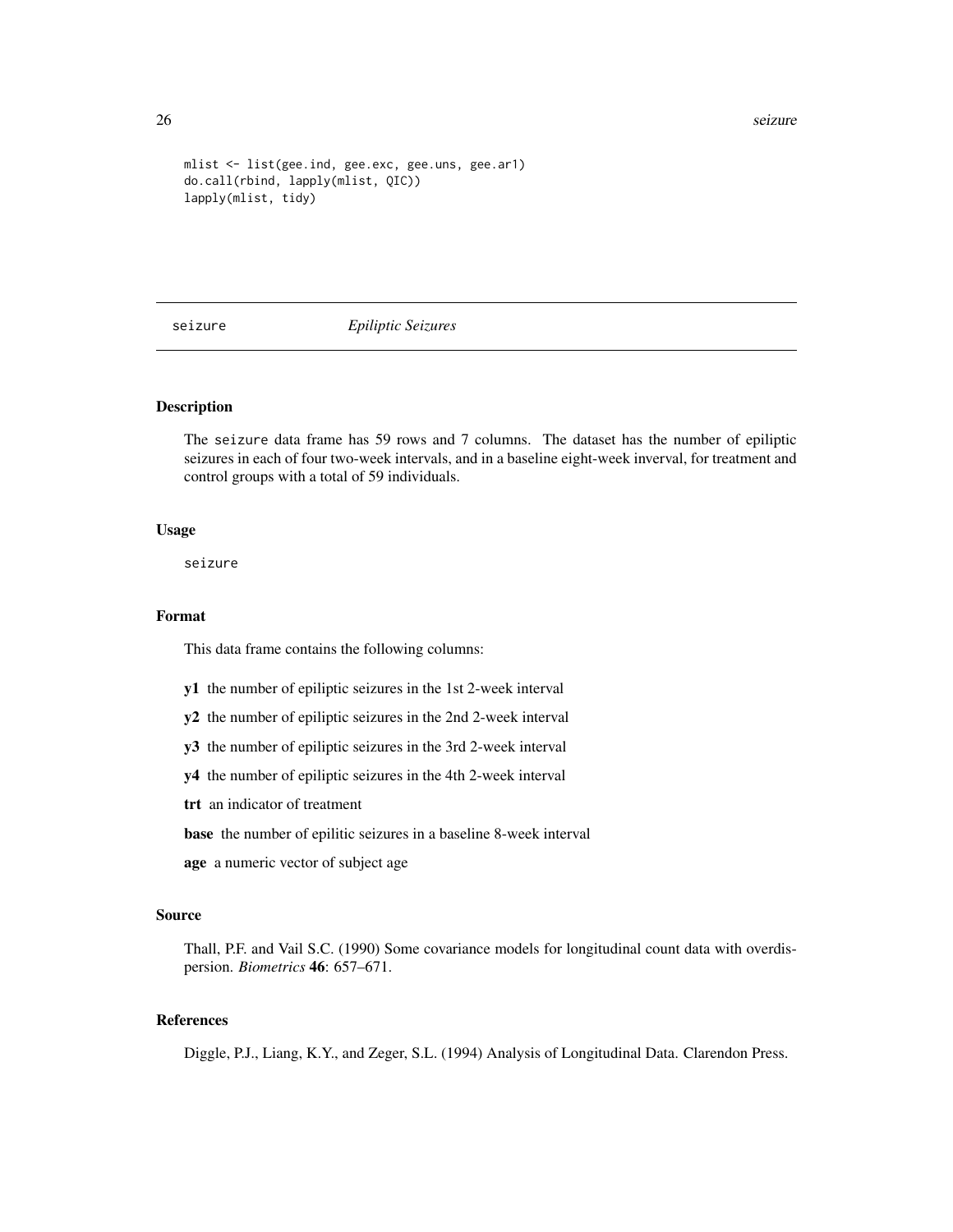#### <span id="page-26-0"></span>sitka89 27

## Examples

```
data(seizure)
## Diggle, Liang, and Zeger (1994) pp166-168, compare Table 8.10
seiz.l <- reshape(seizure,
                  varying=list(c("base","y1", "y2", "y3", "y4")),
                  v.names="y", times=0:4, direction="long")
seiz.l <- seiz.l[order(seiz.l$id, seiz.l$time),]
seiz.l$t \le ifelse(seiz.l$time == 0, 8, 2)
seiz.l$x \leftarrow ifelse(seiz.l$time == 0, 0, 1)
m1 <- geese(y \sim offset(log(t)) + x + trt + x:trt, id = id,
            data=seiz.l, corstr="exch", family=poisson)
summary(m1)
m2 \leq geese(y \sim offset(log(t)) + x + trt + x:trt, id = id,
            data = seiz.1, subset = id!=49,
            corstr = "exch", family=poisson)
summary(m2)
## Thall and Vail (1990)
seiz.l <- reshape(seizure, varying=list(c("y1","y2","y3","y4")),
                  v.names="y", direction="long")
seiz.l <- seiz.l[order(seiz.l$id, seiz.l$time),]
seiz.l$lbase <- log(seiz.l$base / 4)
seiz.l$lage <- log(seiz.l$age)
seiz.l$v4 <- ifelse(seiz.l$time == 4, 1, 0)
m3 \leq geese(y \sim lbase + trt + lbase:trt + lage + v4,
            sformula = \sim as.factor(time) - 1, id = id,
            data = seiz.l, corstr = "exchangeable", family=poisson)
## compare to Model 13 in Table 4, noticeable difference
summary(m3)
## set up a design matrix for the correlation
z \le model.matrix(\sim age, data = seizure) # data is not seiz.l
## just to illustrate the scale link and correlation link
m4 \leq geese(y \sim lbase + trt + lbase:trt + lage + v4,
            sformula = \sim as.factor(time)-1, id = id,
            data = seiz.1, costr = "ar1", family = poisson,zcor = z, cor.link = "fisherz", sca.link = "log")
summary(m4)
```
sitka89 *Growth of Sitka Spruce Trees*

#### Description

Impact of ozone on the growth of sitka spruce trees.

#### Usage

sitka89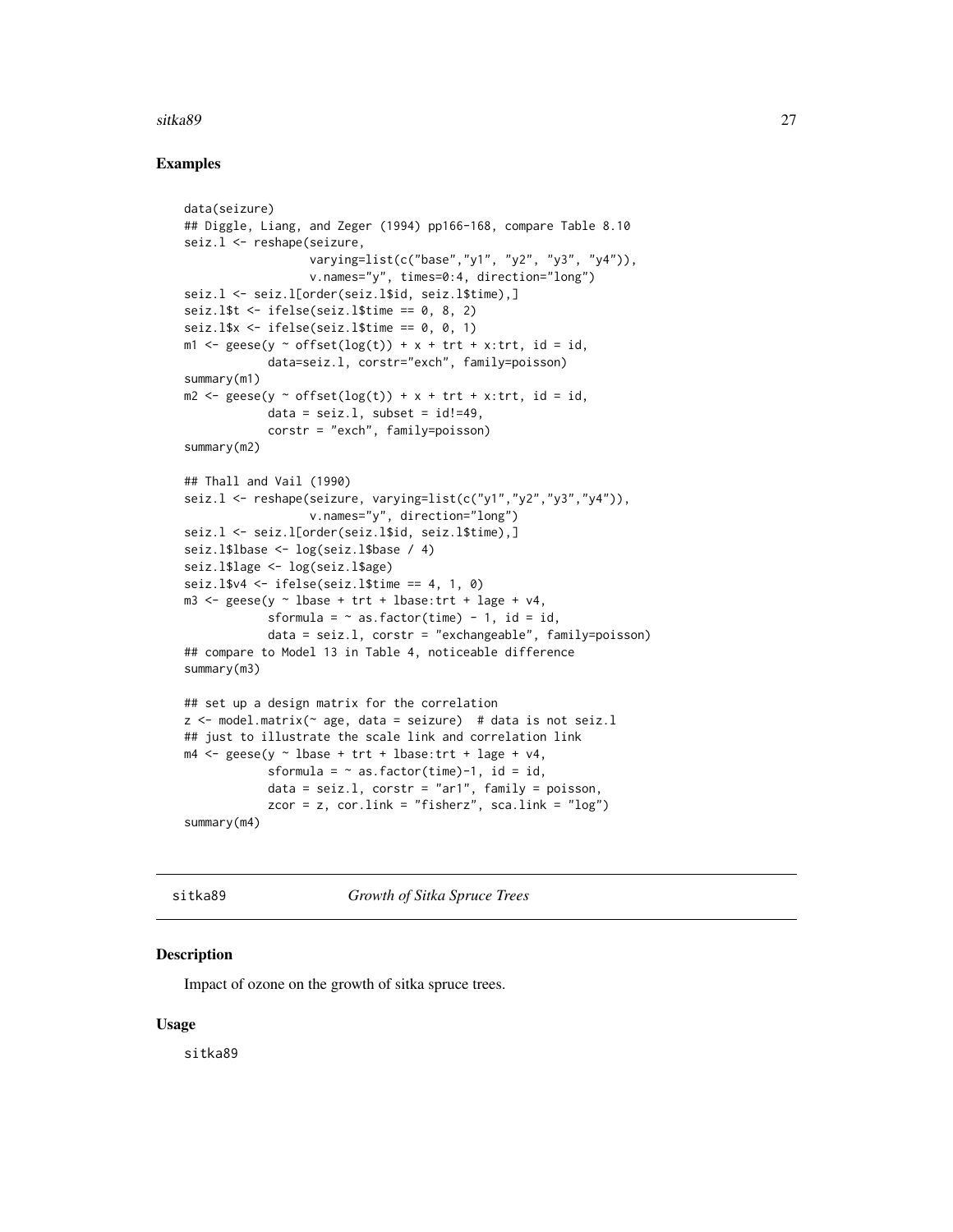## <span id="page-27-0"></span>Format

A dataframe

size: size of the tree measured in  $log(height * diameter^2)$ 

time: days after the 1st january, 1988

tree: id number of a tree

treat: ozone: grown under ozone environment, control: ozone free

## Examples

data(sitka89)

spruce *Log-size of 79 Sitka spruce trees*

## Description

The spruce data frame has 1027 rows and 6 columns. The data consists of measurements on 79 sitka spruce trees over two growing seasons. The trees were grown in four controlled environment chambers, of which the first two, containing 27 trees each, were treated with introduced ozone at 70 ppb whilst the remaining two, containing 12 and 13 trees, were controls.

#### Usage

spruce

## Format

This data frame contains the following columns:

chamber a numeric vector of chamber numbers

ozone a factor with levels enriched and normal

id a numeric vector of tree id

time a numeric vector of the time when the measurements were taken, measured in days since Jan. 1, 1988

wave a numeric vector of the measurement number

logsize a numeric vector of the log-size

#### Source

Diggle, P.J., Liang, K.Y., and Zeger, S.L. (1994) Analysis of Longitudinal Data, Clarendon Press.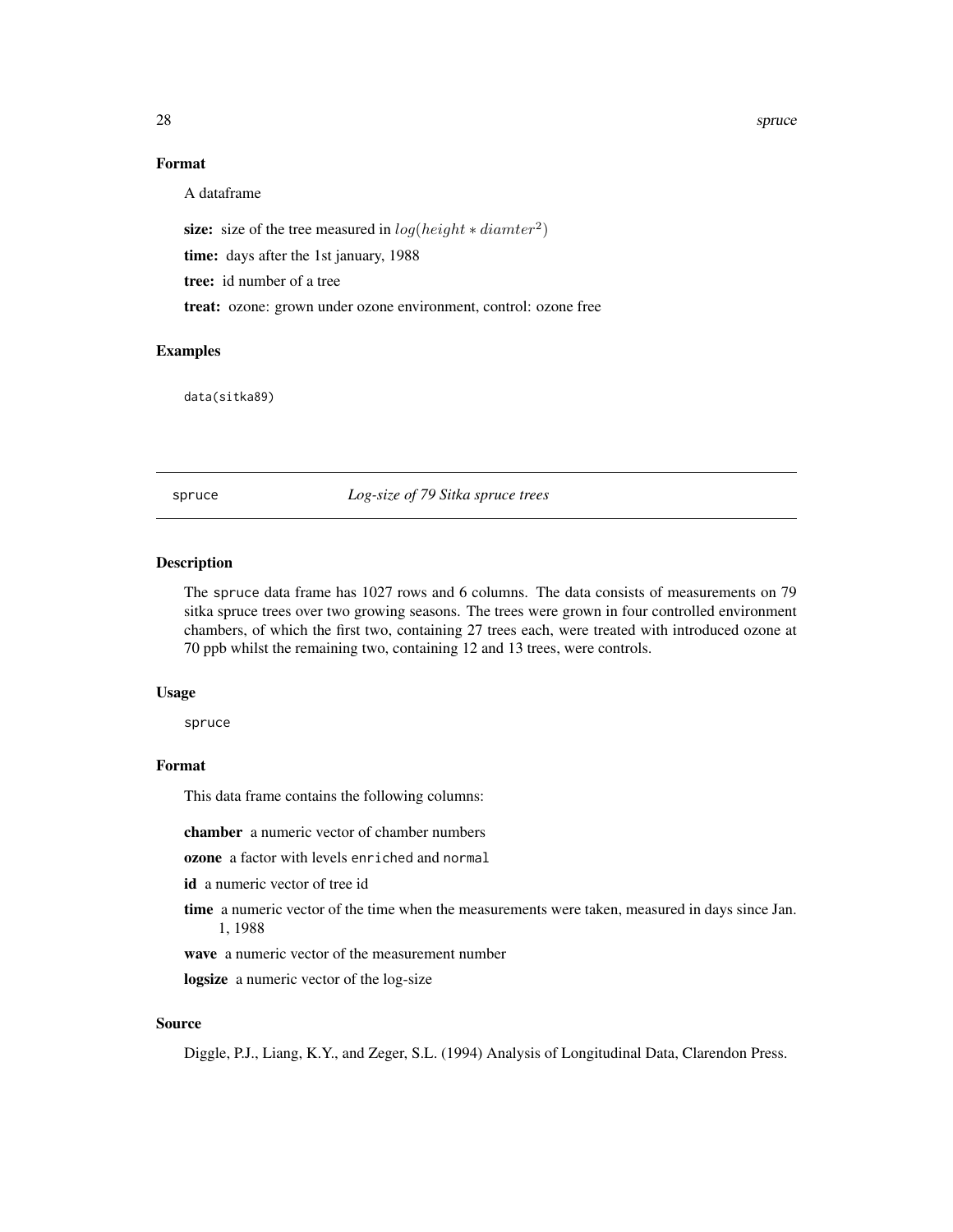#### spruce 29

## Examples

```
data(spruce)
spruce$contr <- ifelse(spruce$ozone=="enriched", 0, 1)
sitka88 <- spruce[spruce$wave <= 5,]
sitka89 <- spruce[spruce$wave > 5,]
fit.88 <- geese(logsize ~ as.factor(wave) + contr +
                         I(time/100*contr) - 1,id=id, data=sitka88, corstr="ar1")
summary(fit.88)
fit.89 <- geese(logsize ~ as.factor(wave) + contr - 1,
               id=id, data=sitka89, corstr="ar1")
```
summary(fit.89)